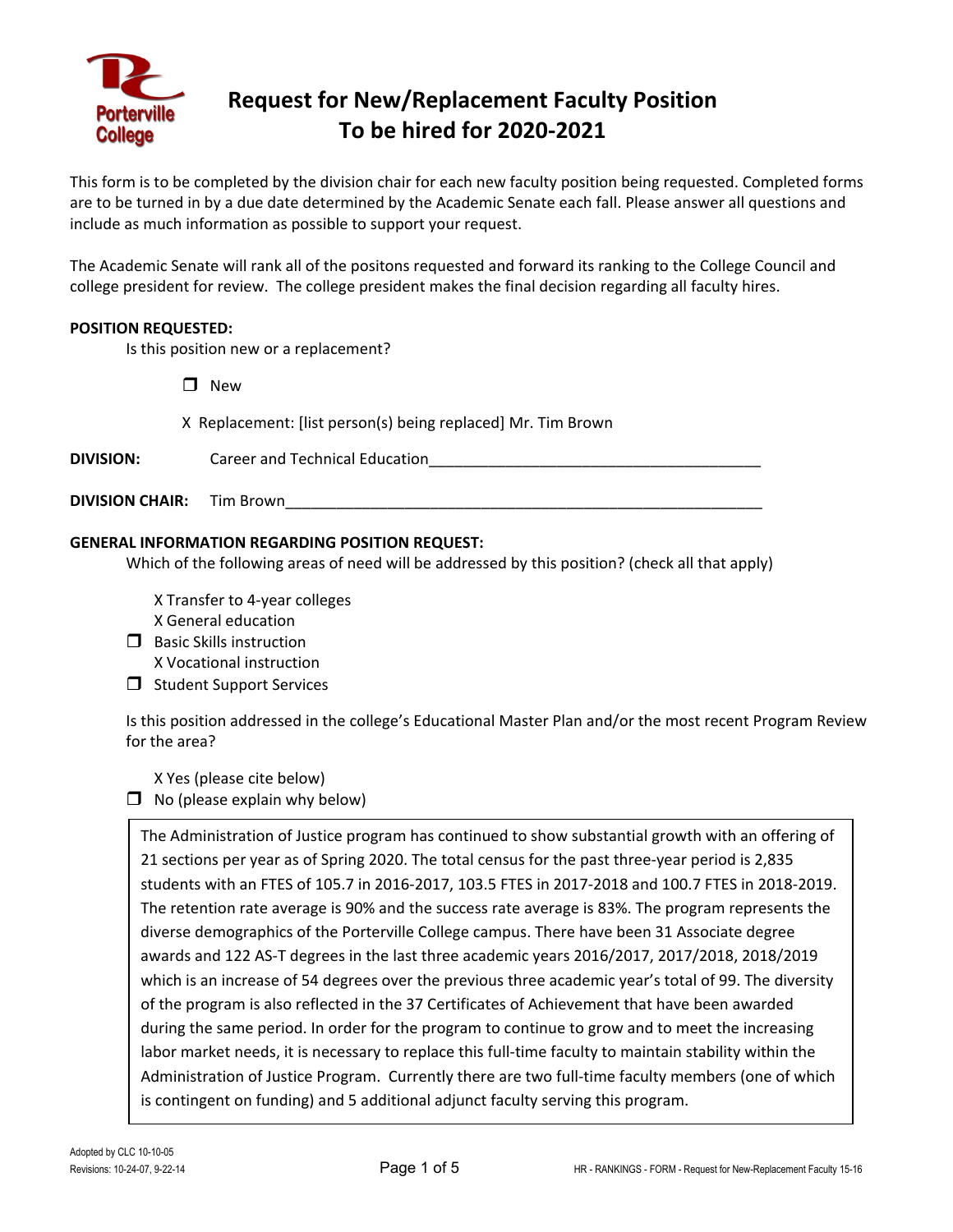Office space and computer

List any classes likely to be taught by this individual. If the position is primarily non-teaching, please describe the person's assignment.

All Administration of Justice courses.

### **PROGRAM REVIEW DATA-BASED JUSTIFICATION:**

Provide the following data measures for the past 5 academic years in classes/subjects to be taught by the faculty (as applicable). Program review data can be obtained by subject from the 2018-19 report on the Institutional Research web page below. Attach the 4-page report(s) to this document.

|                             |              | 2014-15      | 2015-16 | 2016-17 | 2017-18 | 2018-19 |
|-----------------------------|--------------|--------------|---------|---------|---------|---------|
| <b>Enrollment at Census</b> |              | 939          | 992     | 940     | 922     | 973     |
| (pg 2)                      |              |              |         |         |         |         |
| Average number of           |              | 34           | 31      | 29      | 33      | 30      |
| students per section        |              |              |         |         |         |         |
| First Day Waitlist          |              | 60           | 66      | 87      | 57      | 71      |
| (pg 2)                      |              |              |         |         |         |         |
| <b>FTEF</b>                 | <b>TOTAL</b> | 5.9          | 6.5     | 6.4     | 6.7     | 6.9     |
| (pg 2)                      | Full-Time    | 1.3          | 1.2     | 1.1     | 2.0     | 2.0     |
|                             | Overload     | 1.0          | 1.1     | 1.2     | 0.1     | 0.1     |
|                             | Adjunct      | 3.6          | 4.0     | 3.8     | 4.2     | 4.4     |
|                             | Summer       | $\mathbf{0}$ | 0.2     | 0.4     | 0.4     | 0.4     |
| <b>FTES</b>                 |              | 109.8        | 114.2   | 105.7   | 103.5   | 100.7   |
| (pg 2)                      |              |              |         |         |         |         |
| Degrees & Certificates      |              | 49           | 65      | 52      | 58      | 80      |
| (pg 4)                      |              |              |         |         |         |         |

<https://www.kccd.edu/institutional-research/reports/subject-1>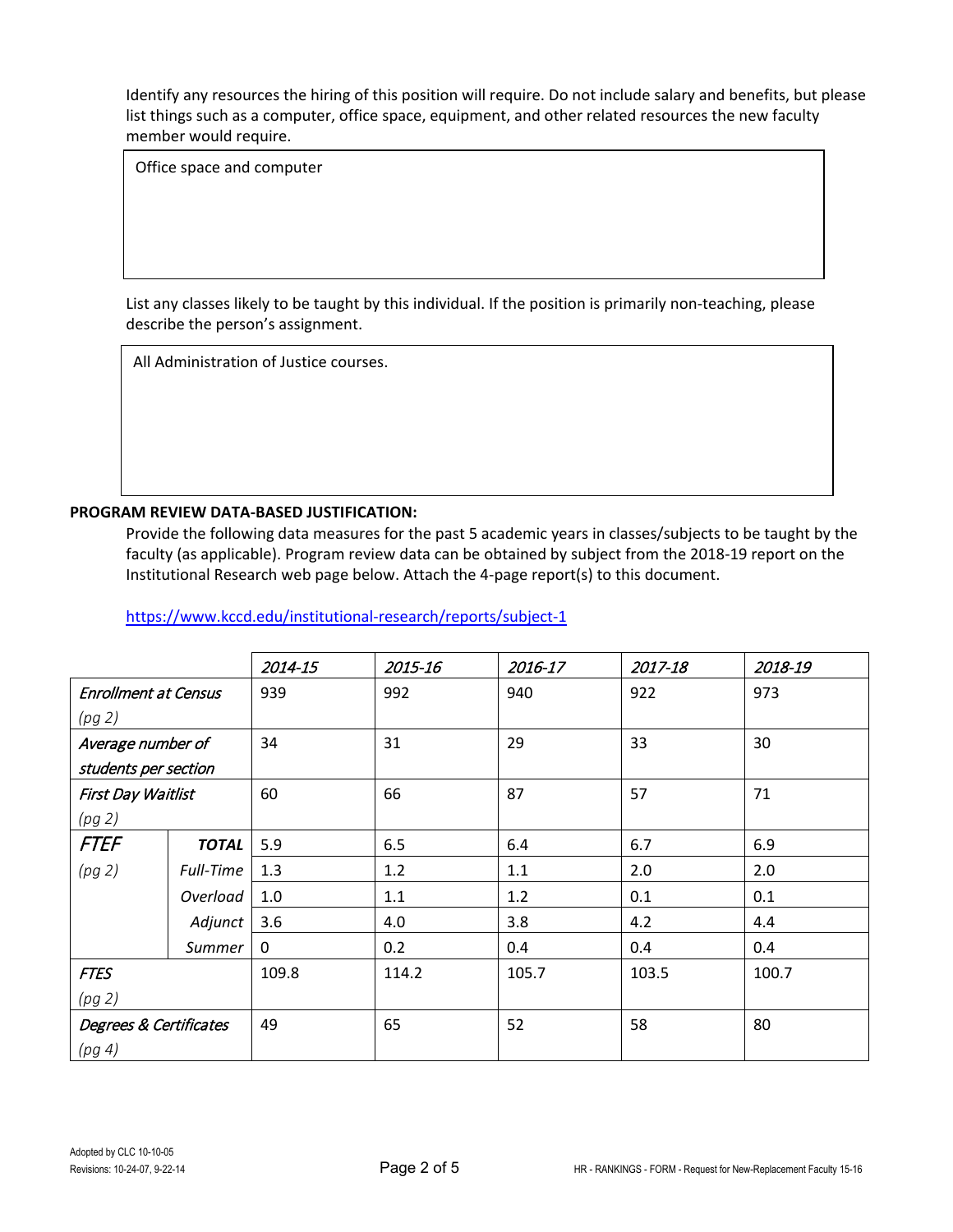Provide here qualitative/anecdotal information that supports hiring this full-time position:

- The Administration of Justice program is in strong demand and regarded highly by professionals in the field.
- Enrollment is consistently strong and retention rates are good because graduates of the programs are successful in finding employment.
- Our continuing growth comes from the hiring needs in law enforcement and corrections in the central valley.
- Future growth, in part, comes from the newly developed Law, Justice, and Education pathway at Porterville Unified School District. The full-time faculty member and CTE Dean are members of the advisory board for this pathway and are working hand in hand with industry and the high school to polish the new pathway that will feed approximately 100 students into the Administration of Justice Program at Porterville College each year.
- Currently, the program is staffed with two full-time faculty members (one of which is contingent on funding) and 5 adjunct faculty members. This was a previously identified area for improvement last year. The addition of a second full-time staff member has allowed this program to meet the increasing demand and growth attributed in part to the graduation of pathway students entering into the program, from Porterville Unified School District.
- This program has been staffed for the past 12 years with one full-time faculty member. As of Fall 2019 an additional full-time faculty member (contingent on funding) has been added. It is imperative to the continued success of this program to replace Mr. Tim Brown's position within the program.
- In order for the Administration of Justice program to continue in the growth process the program needs to offer a wider range of classes. The replacement faculty will help add more expertise and diversity in the class offerings.
- The scarcity of qualified part-time faculty to teach Administration of Justice courses has been difficult and this problem would be alleviated by filling this replacement request for a full-time instructor.

# • **Availability of part-time/overload faculty**

Part-time faculty teaching in the program are full-time police/sheriff/and correctional officers. Their availability is limited based on their full-time work schedules. Currently the program has 5 part-time faculty teaching face to face and online courses. This number can change by semester (decreasing) based on shift changes. Additionally, finding qualified part-time faculty in our local area is somewhat restricted.

# • **Compliance with state regulations/accreditations:**

The curriculum surveys the history, development, theory and practical application of knowledge in areas of law enforcement, corrections and fire. Curriculum is kept current by continuous contact with other colleges, criminal justice agencies, and fire organizations. The training programs are certified by the California Commission on Peace Officers Standards and Training (P.O.S.T.), the State Board of Fire Services and the California Fire Chief's Association.

# • **Maintaining "one-full-time-faculty" program:**

This program has been staffed with one full-time faculty for the past 12 years. The Administration of Justice program is one of the largest programs on campus and the annual FTEF is an average of 6.5 per year. In order to continue growth and provide stability in the program it is necessary to fill this replacement position vacated by Mr. Tim Brown.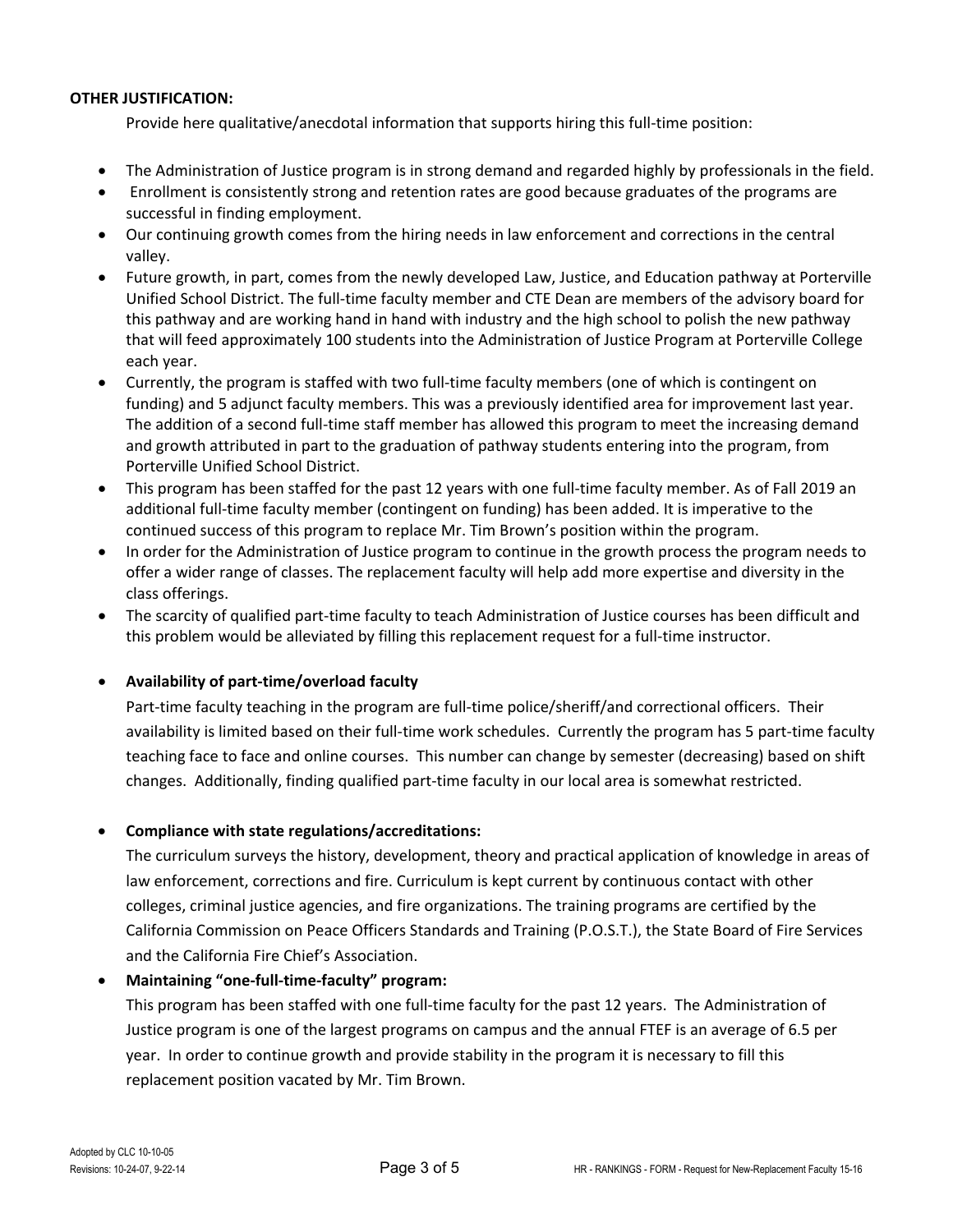### • **Long-term community needs/support:**

(Document with Advisory Committee, Program Review or other recommendations for increased staff).

Occupational forecast for Administration of Justice programs: EMSI data indicates that police and sheriff's patrol officer occupations are projected to grow within the four-county region by 8.4% 2012-2017. Police and sheriff's patrol officers specifically expect a projected five-year growth of 8.4% regionally, 3.7% statewide, and 3.3% nationally. Average hourly earnings for 2012-2017, police and sheriff's patrol officers are \$32.65 regionally. State average hourly earnings for 2012-2017 are \$32.65 and \$26.99 Nationally.

There is a growing need for well trained and educated individuals in all segments of public safety. Employment opportunities exist for men and women in law enforcement, corrections, and fire at both the state and local levels. The Associate of Science in Public Safety at Porterville College offers course work in all of these areas. These employment opportunities generally offer excellent starting salaries, benefit packages, and retirement programs.

The Administration of Justice/Public Safety training programs prepare students for employment upon graduation or for transfer to a four-year college or university. The Administration of Justice program offers students an Associate of Science degree or a certificate option. The Law Enforcement program offers training courses in Arrest/Firearms and academies for Police Reserve levels III and II. The Commission on Peace Officers Standards and Training (P.O.S.T.) certifies the training courses.

#### • **Maintaining certificate/degree/transfer program:**

The Administration of Justice program offers an Associate of Science for Transfer degree and Certificate of Achievement in Administration of Justice. There is a collective total of 21 courses in this program.

• **Courses are part of a core program and/or a graduation requirement:** (Identify program(s) and/or applicable graduation requirements).

Administration of Justice AS-T, Public Safety AS, Administration of Justice AA, Liberal Arts/Social and Behavioral Science AA, Administration of Justice Certificate of Achievement.

# • **Potential for development in a related and/or emerging discipline:**

(Identify source for growth potential).

The Associate of Science in Public Safety is a two-year course of study designed to prepare students for entry-level employment upon graduation from Porterville College. The Associate of Science Degree offers the student vocational training programs in law enforcement, corrections, and fire. The goal of this degree is designed to meet local community needs. This is a new program that is showing an increase in student enrollment.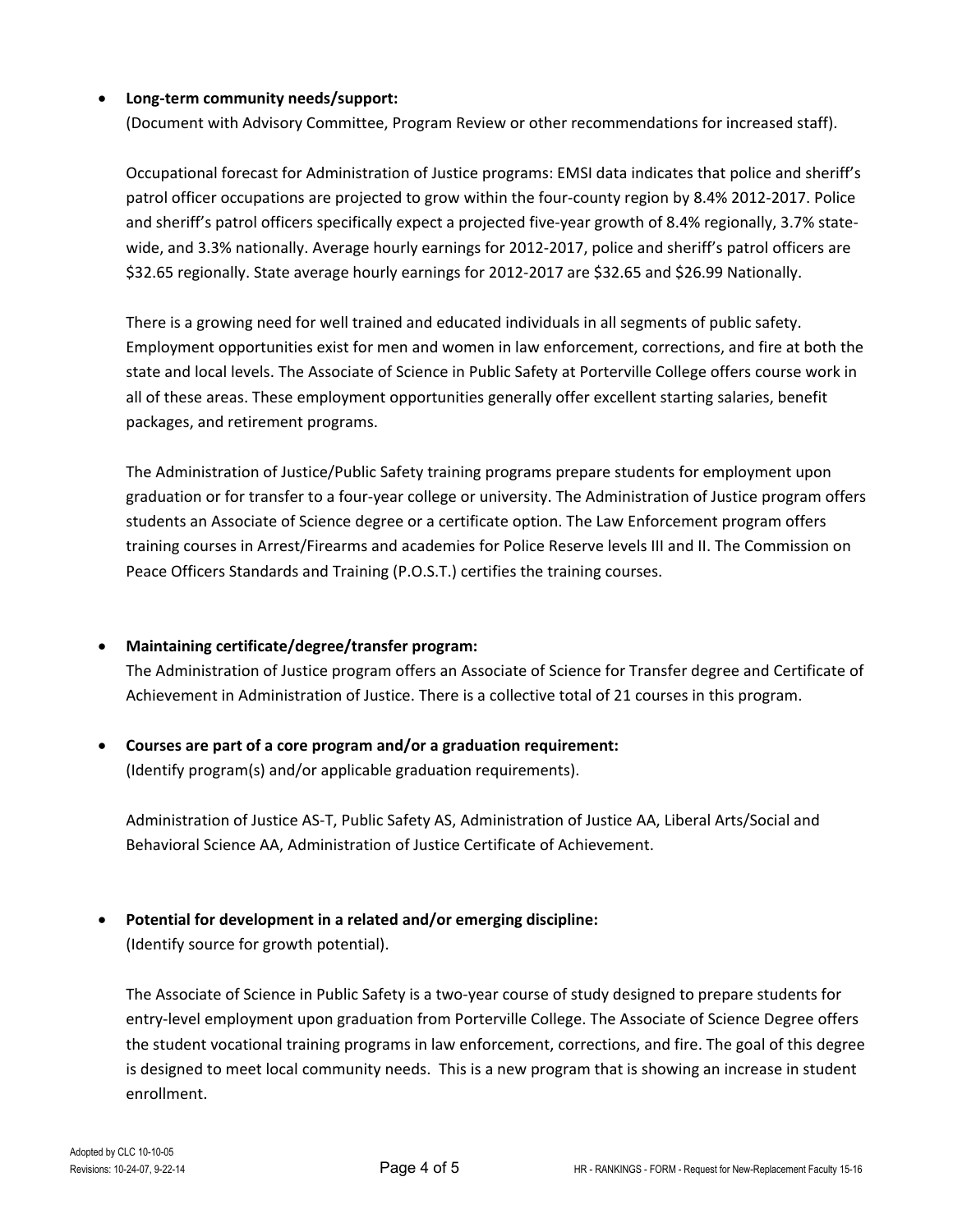# • **Potential for multi-discipline expertise:**

(Cite discipline and justify need within each discipline). None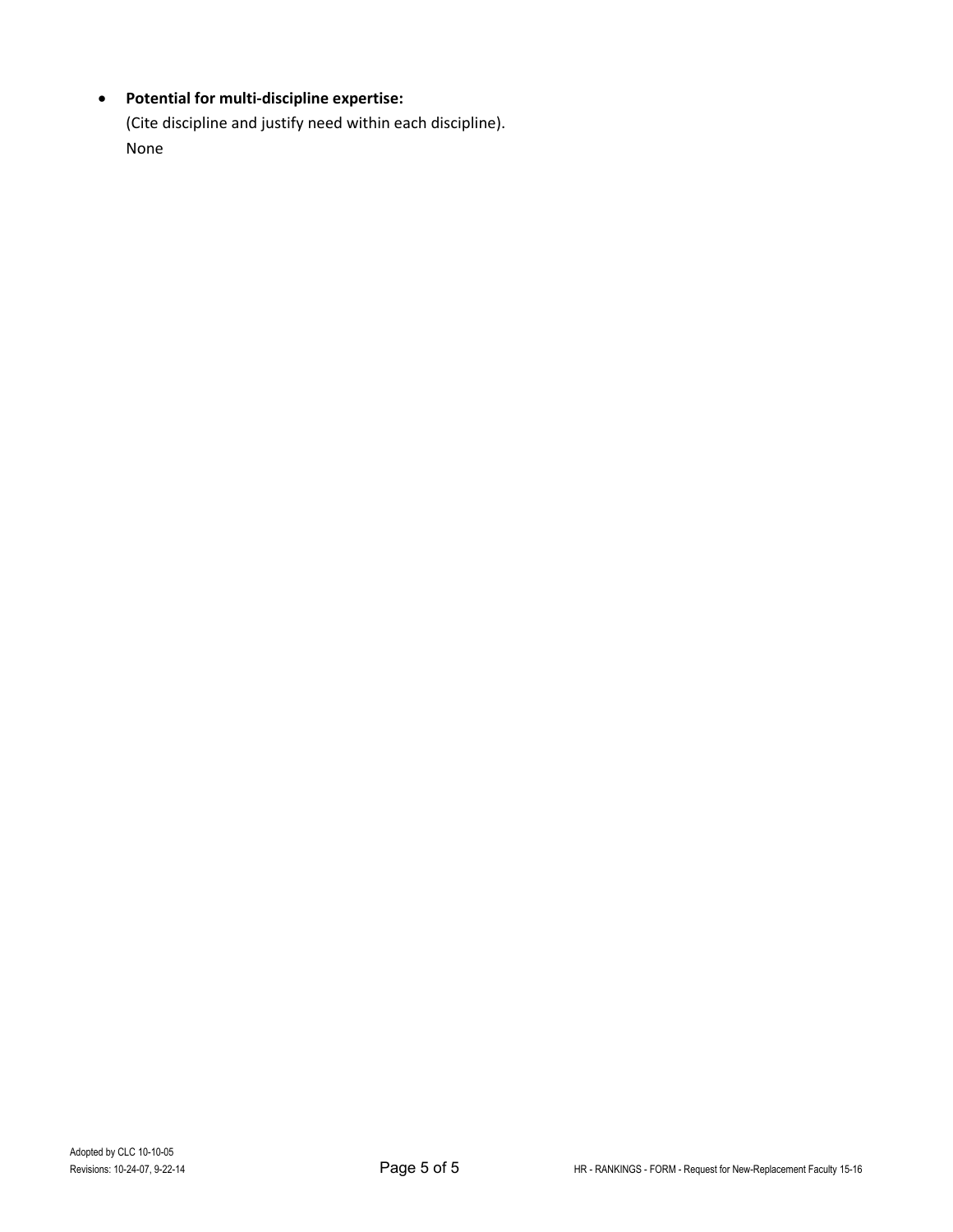

# **Request for New/Replacement Faculty Position 2020-2021**

This form is to be completed by the division chair for each new faculty position being requested. Completed forms are to be turned in by a due date determined by the Academic Senate each fall. Please answer all questions and include as much information as possible to support your request.

The Academic Senate will rank all of the positons requested and forward its ranking to the College Council and college president for review. The college president makes the final decision regarding all faculty hires.

#### **POSITION REQUESTED: American Sign Language**

Is this position new or a replacement?

New

**DIVISION:** Language Arts **DIVISION CHAIR:** Ann Marie Wagstaff

### **GENERAL INFORMATION REGARDING POSITION REQUEST:**

Which of the following areas of need will be addressed by this position? (check all that apply)

- X Transfer to 4-year colleges
- X General education
- $\Box$  Basic Skills instruction
- $\Box$  Vocational instruction
- $\Box$  Student Support Services

Is this position addressed in the college's Educational Master Plan and/or the most recent Program Review for the area?

Yes (please cite below)

#### Language Arts Program Review (2018)

All instructors in this program are adjuncts. This leads to difficulties in communication and program coherence—as well as the time and energy to do the work needed to offer and AA in American Sign Language. Given our proximity to CSU-Fresno, home to one of the top Deaf Studies programs in the state—we anticipate this would be a popular major. ( 12)

ASL has nearly tripled FTEs over the last three years—from 16.7 to 52.6. With a full-time faculty member we would be able to provide a much-desired AA in ASL. Although we currently have three adjuncts to teach our courses, several college and school districts in the south valley have begun to offer full-time ASL positions. This adds to the likelihood that PC will be lose long-time adjuncts who have carried our program for years. (38)

**LAD Goal 18—**Expand the ASL curriculum in order to provide a degree in ASL that prepares students for the Deaf Studies degree at CSU Fresno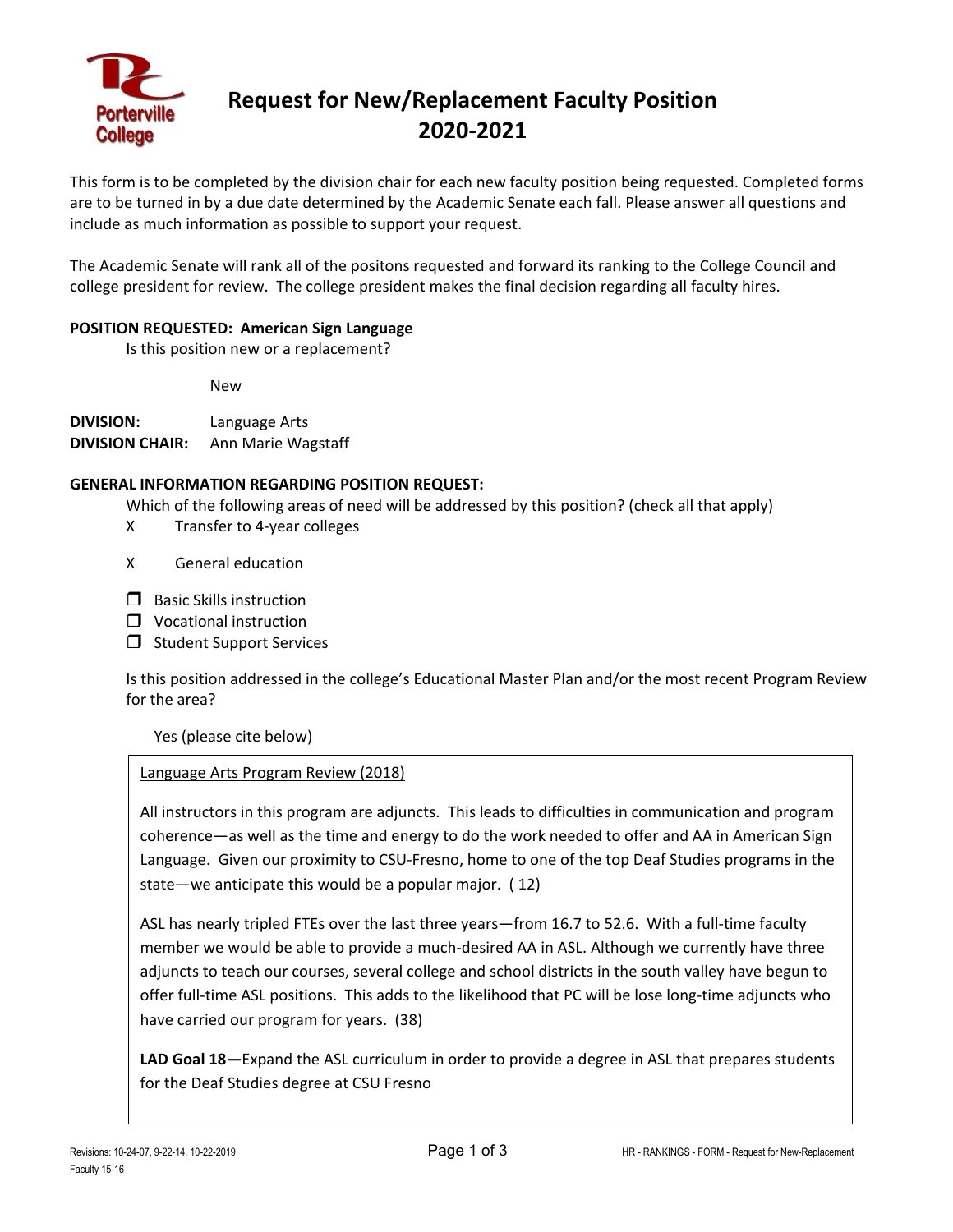1) Office space 2) computer 3) desk

Might need technology necessary for a Deaf professor to function effectively at PC.

List any classes likely to be taught by this individual. If the position is primarily non-teaching, please describe the person's assignment.

ASL 101, ASL 102, ASL 102, ASL 104

Sign Language Interpretation (with the addition of this class, PC could offer an AA in ASL)

# **PROGRAM REVIEW DATA-BASED JUSTIFICATION:**

Provide the following data measures for the past 5 academic years in classes/subjects to be taught by the faculty (as applicable). Program review data can be obtained by subject from the 2015-16 report on the Institutional Research web page below. Attach the 4-page report(s) to this document.

|                           |              | 2015-16 | 2016-17   | 2017-18 | 2018-19 | 2019-20 |
|---------------------------|--------------|---------|-----------|---------|---------|---------|
| <b>Enrollment at</b>      |              | 309     | 314       | 368     | 448     |         |
| <b>Census</b> (pg $2$ )   |              |         |           |         |         |         |
| Average number of         |              | 34.3    | 34.9      | 33.5    | 34.5    |         |
| students per              |              |         |           |         |         |         |
| section                   |              |         |           |         |         |         |
| <b>First Day Waitlist</b> |              | 48      | 47        | 45      | 61      |         |
| (pg 2)                    |              |         |           |         |         |         |
| <b>FTEF</b>               | <b>TOTAL</b> | 2.4     | 2.4       | 2.9     | 3.5     |         |
| (pg 2)                    | Full-Time    | 0       | 0         | 0       | 0       |         |
|                           | Overload     | 0       | 0         | 0       | 0       |         |
|                           | Adjunct      | 2.1     | 2.1       | 2.4     | 2.9     |         |
|                           | Summer       | .3      | $\cdot$ 3 | $.5\,$  | $.5\,$  |         |
| <b>FTES</b>               |              | 44.4    | 44.8      | 52.6    | 63.9    |         |
| (pg 2)                    |              |         |           |         |         |         |
| Degrees &                 |              |         |           |         |         |         |
| <b>Certificates</b>       |              |         |           |         |         |         |
| (pg 4)                    |              |         |           |         |         |         |

<https://www.kccd.edu/institutional-research/reports/subject-1>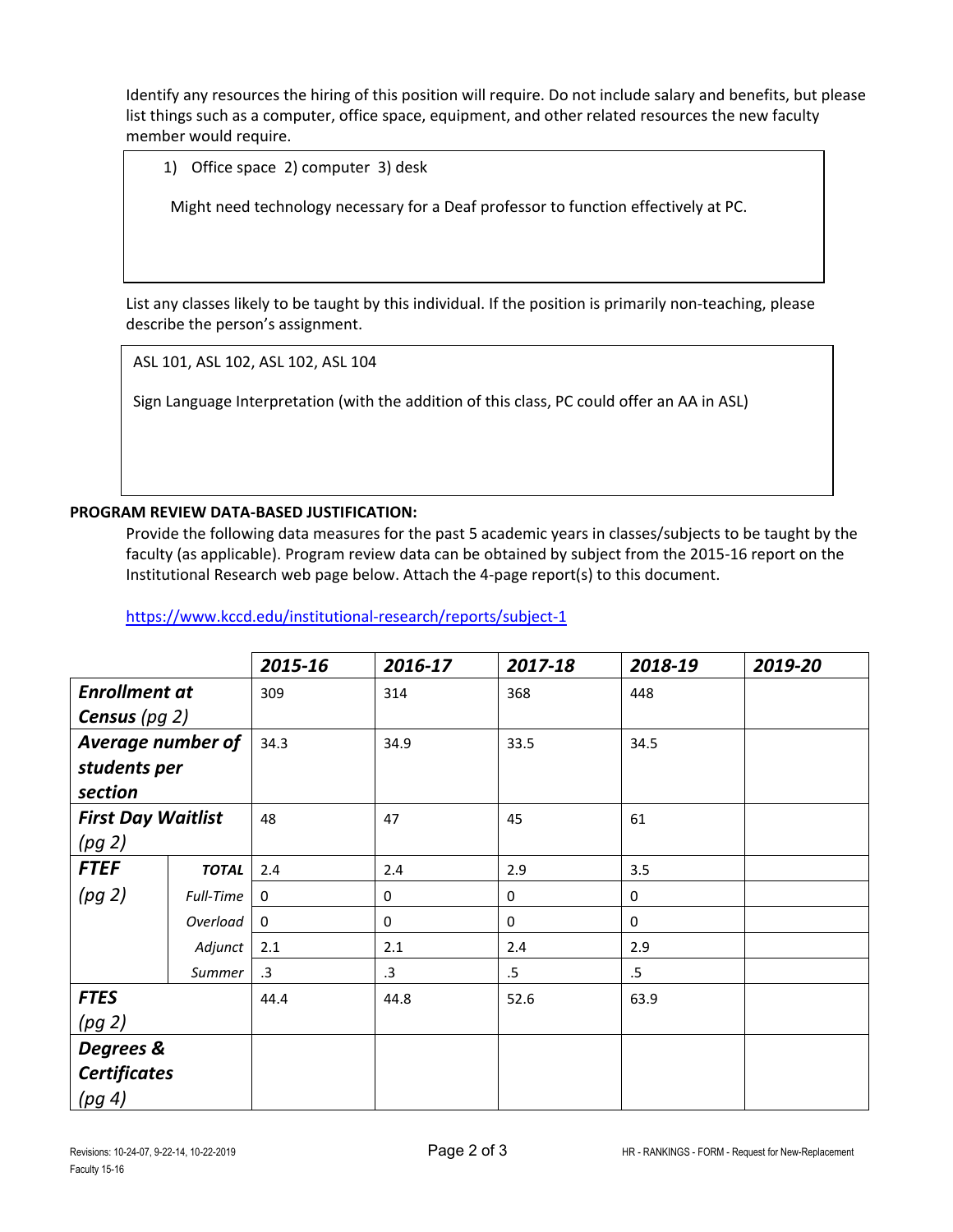Provide here qualitative/anecdotal information that supports hiring this full-time position:

#### • **Availability of part-time/overload faculty**

All instructors are adjuncts. Currently, we have three outstanding adjunct instructors. Two are looking for full-time positions. The third commutes from Tehachapi. Less than five years ago we had trouble finding ASL instructors to staff our classes.

### • **Compliance with state regulations/accreditations:**

#### • **Maintaining "one-full-time-faculty" program:**

All instructors are adjuncts. This presents challenges to program coherence and maintenance. Division chair is responsible for recruitment, curriculum, etc. And this is a very large program—I believe it generates more FTES than any other program without a full-time faculty member.

### • **Long-term community needs/support:**

(Document with Advisory Committee, Program Review or other recommendations for increased staff).

- 1) PC began offering ASL 103 and ASL 104 this year (2019/2020). Prior to that the division chair received multiple petitions from students requesting that higher level courses be offered.
- 2) There is a large Deaf community in the area. The ability of our students to communicate with Deaf community members (even minimally) enhances the lives of both groups.. Former students tell stories that back this up. Imagine a Deaf person going out with Deaf friends to celebrate a birthday and having the waiter or waitress sign Happy Birthday. This happens. And when it does, people cry.

#### • **Maintaining certificate/degree/transfer program:**

PC is one course short of being able to provide an AA in American Sign Language. That degree would prepare our students to transfer to CSU-Fresno, which has one of the best Deaf Studies programs in the state.

- **Courses are part of a core program and/or a graduation requirement:** (Identify program(s) and/or applicable graduation requirements).
- **Potential for development in a related and/or emerging discipline:** (Identify source for growth potential).
- **Potential for multi-discipline expertise:**  (Cite discipline and justify need within each discipline).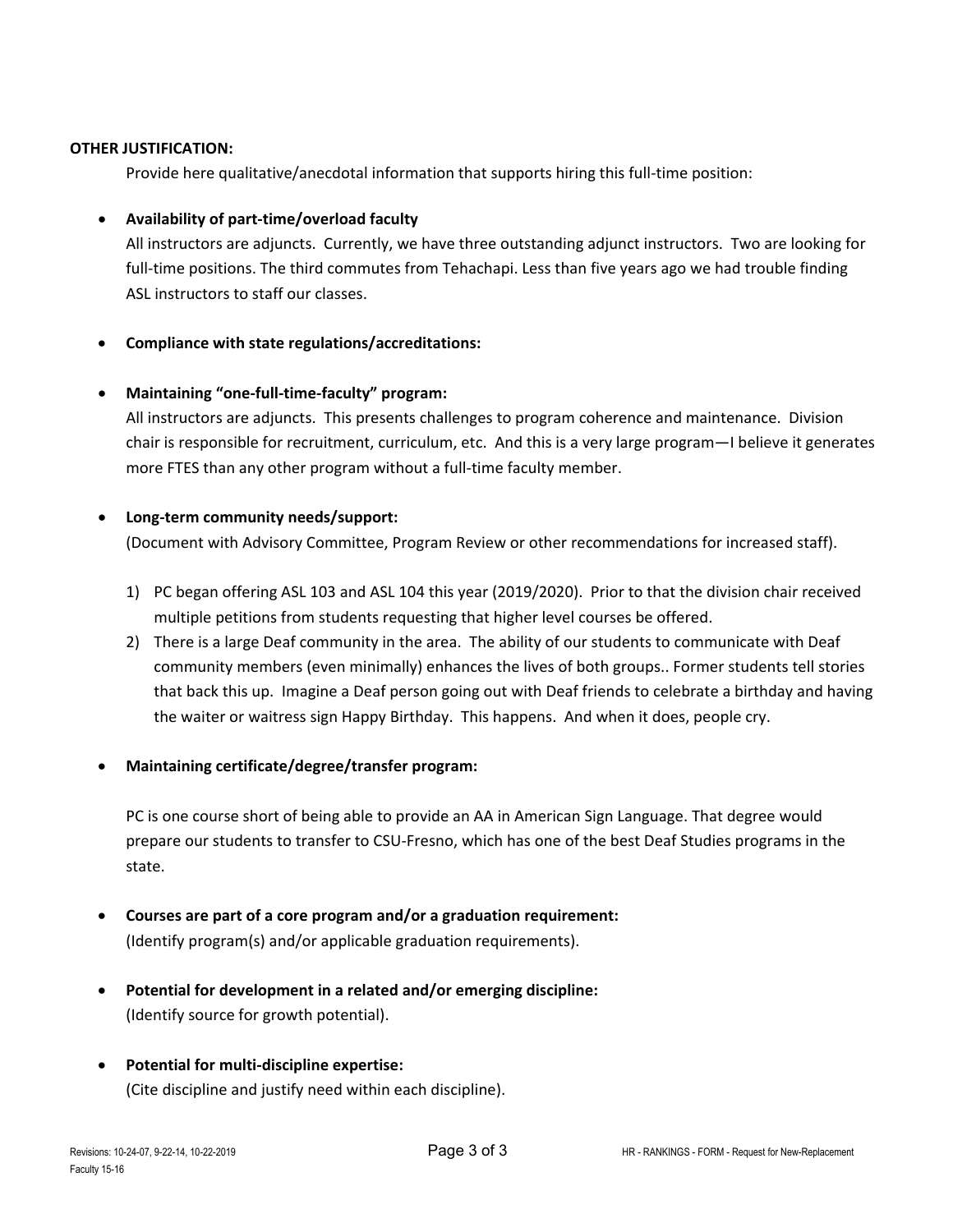

# **Request for New/Replacement Faculty Position 2020-2021**

This form is to be completed by the division chair for each new faculty position being requested. Completed forms are to be turned in by a due date determined by the Academic Senate each fall. Please answer all questions and include as much information as possible to support your request.

The Academic Senate will rank all of the positons requested and forward its ranking to the College Council and college president for review. The college president makes the final decision regarding all faculty hires.

# **POSITION REQUESTED: English/ESL/Linguistics**

Is this position new or a replacement? Replacement/Modified

Ann Marie Wagstaff to be replaced by a position in English/ESL/Linguistics

**DIVISION:** Language Arts

**DIVISION CHAIR:** Ann Marie Wagstaff

### **GENERAL INFORMATION REGARDING POSITION REQUEST:**

Which of the following areas of need will be addressed by this position? (check all that apply)

X Transfer to 4-year colleges X General education X Basic Skills instruction

- **U** Vocational instruction
- $\Box$  Student Support Services

Is this position addressed in the college's Educational Master Plan and/or the most recent Program Review for the area?

# X Yes (please cite below)

# **LAD Program Review 2018**

English: Staffing Request: "Additional full-time faculty in English would provide capacity and coherence to the program. It would also support college enrollment growth—since we may not always be able to find adjuncts to staff the desired number of sections. In addition, with the passage of AB 705 California community colleges are required "to maximize the probability that a student will enter and complete transfer-level coursework in English . . . within a one-year time frame."

ESL: "The program now includes five levels of ESL (Beginning to Advanced) that students can take either for credit or non-credit. Finally, the program has submitted three ESL certificate programs for state approval. Now that the program and certificates are in place, the program plans to scale-up outreach and expand students support services for ESL students so that more area students can develop the English language skills necessary for employment as well as certificate and degree completion."

Revisions: 10-2 Educational Master Plan 2017: "The number of foreign born persons and those that speak a language other Faculty 15-16 than English at home. . . .suggests there is a large audience to which the college might appeal in providing educational services. " (Statistics below)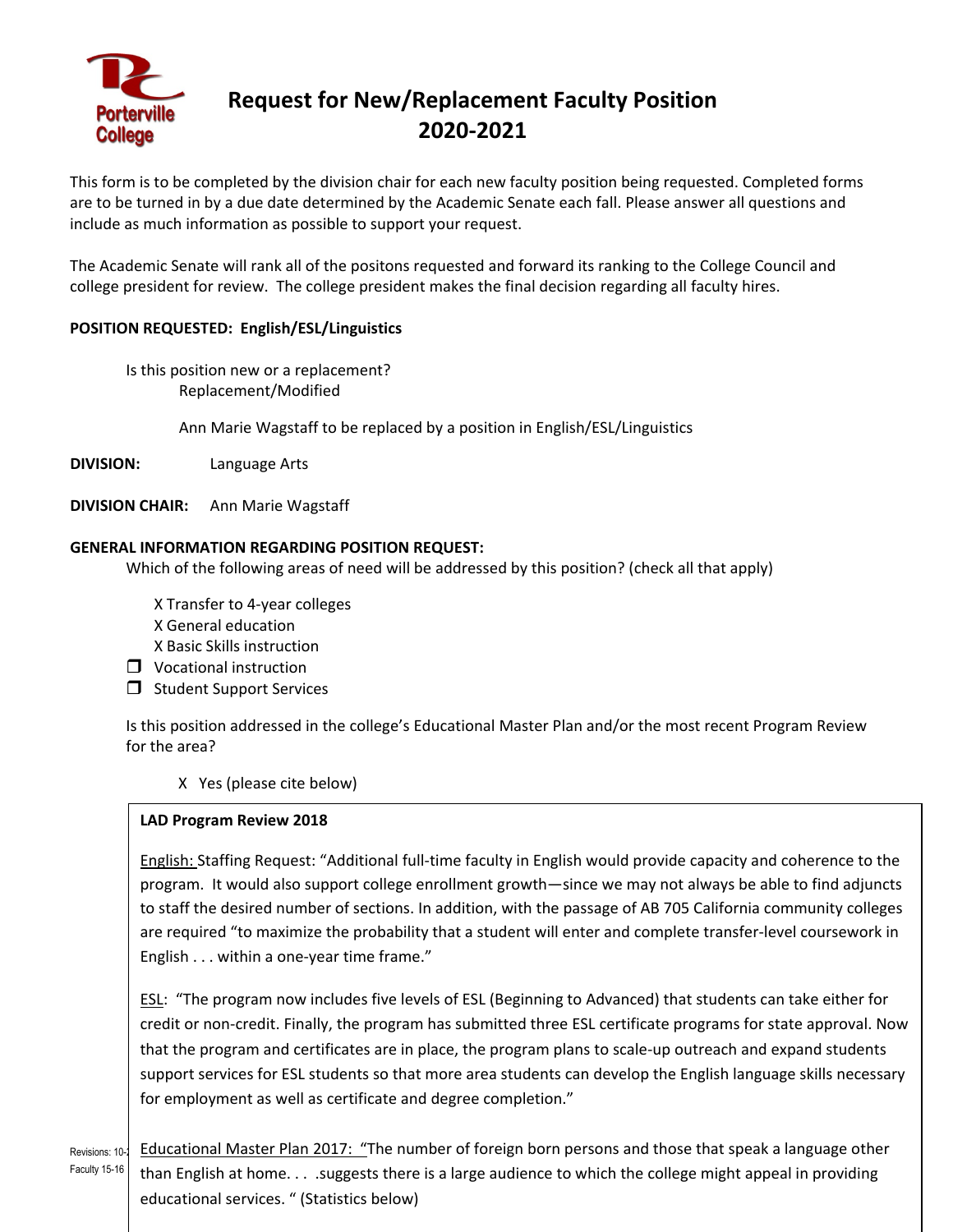As this is a replacement position (Wagstaff) no additional resources will be required.

List any classes likely to be taught by this individual. If the position is primarily non-teaching, please describe the person's assignment.

### English

The person in this position would teach the full range transfer-level composition classes: 101A, 101A/1AX, 101B, English 101C, as well as sections of transfer level ESL (currently in development), and occasional literature classes in support of the English transfer major.

# ESL

All levels of ESL: Introduction to English for Second Language Learners, Beginning Grammar and Writing, Beginning Listening and Speaking, High Beginning Grammar and Writing, High Beginning Listening and Speaking, Intermediate Reading and Writing, Intermediate Listening and Speaking, High Intermediate Reading and Writing, High Intermediate Listening and Speaking, Advanced Reading and Writing, Advanced Listening and speaking, and transfer level ESL (currently in development).

# Linguistics

The person in this position would teach Linguistics 100 (required by those students entering CSU-Fresno's Fast-track Teacher Preparation Program located in Visalia.)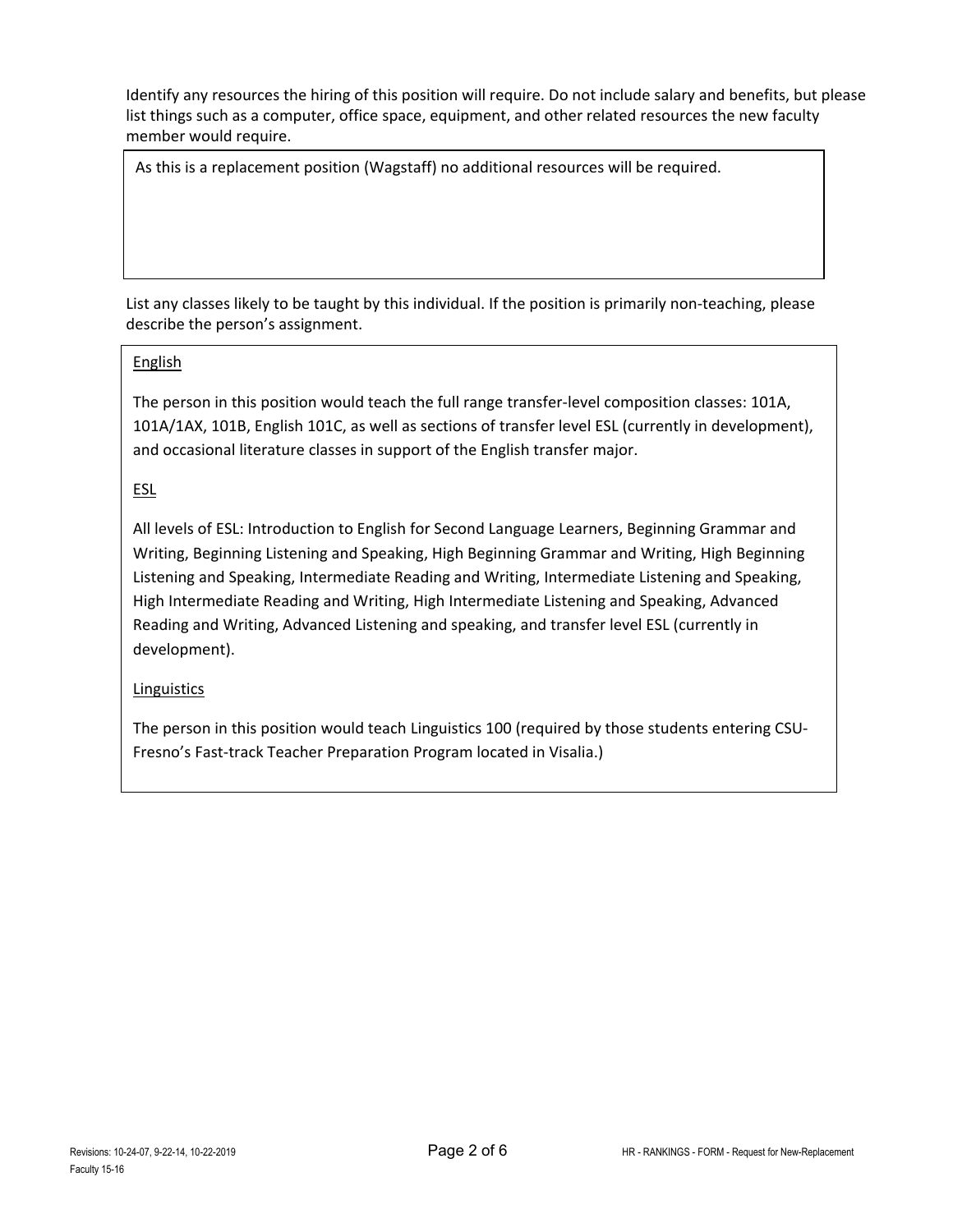### **PROGRAM REVIEW DATA-BASED JUSTIFICATION:**

Provide the following data measures for the past 5 academic years in classes/subjects to be taught by the faculty (as applicable). Program review data can be obtained by subject from the 2015-16 report on the Institutional Research web page below. Attach the 4-page report(s) to this document.

|                           |              | 2015-16       | 2016-17       | 2017-18       | 2018-19        | 2019-20 |
|---------------------------|--------------|---------------|---------------|---------------|----------------|---------|
| <b>Enrollment at</b>      |              | 3,923         | 3,493         | 3,445         | 3,698          |         |
| <b>Census</b> (pg $2$ )   |              |               |               |               |                |         |
| <b>Average number of</b>  |              | 28            | 26            | 26            | 24             |         |
| students per              |              |               |               |               |                |         |
| section                   |              |               |               |               |                |         |
| <b>First Day Waitlist</b> |              | 492           | 431           | 372           | 351            |         |
| (pg 2)                    |              |               |               |               |                |         |
| <b>FTEF</b>               | <b>TOTAL</b> | 41            | 40.3          | 41.6          | 44             |         |
| (pg 2)                    | Full-Time    | 14.3          | 14.2          | 16.3          | 16.9           |         |
|                           | Overload     | 3.0           | 4.7           | 3.5           | 3.1            |         |
|                           | Adjunct      | 19,2          | 16.9          | 17.7          | 19.9           |         |
|                           | Summer       | 4.5           | 4.5           | 4.1           | 4.3            |         |
| <b>FTES</b>               |              | 566.4         | 500.8         | 486.7         | 483.7          |         |
| (pg 2)                    |              |               |               |               |                |         |
| Degrees &                 |              | 1 English     | 2 English     | 10 English    | 9 English      |         |
| <b>Certificates</b>       |              | 27 Humanities | 42 Humanities | 66 Humanities | 113 Humanities |         |
| (pg 4)                    |              |               |               |               |                |         |

## <https://www.kccd.edu/institutional-research/reports/subject-1>

# **ESL**

There are multiple problems with the ESL Program Review data. For example, the data report shows that we had no full-time ESL faculty last year. IT has been notified. I will provide the data as soon as problems with the data have been resolved.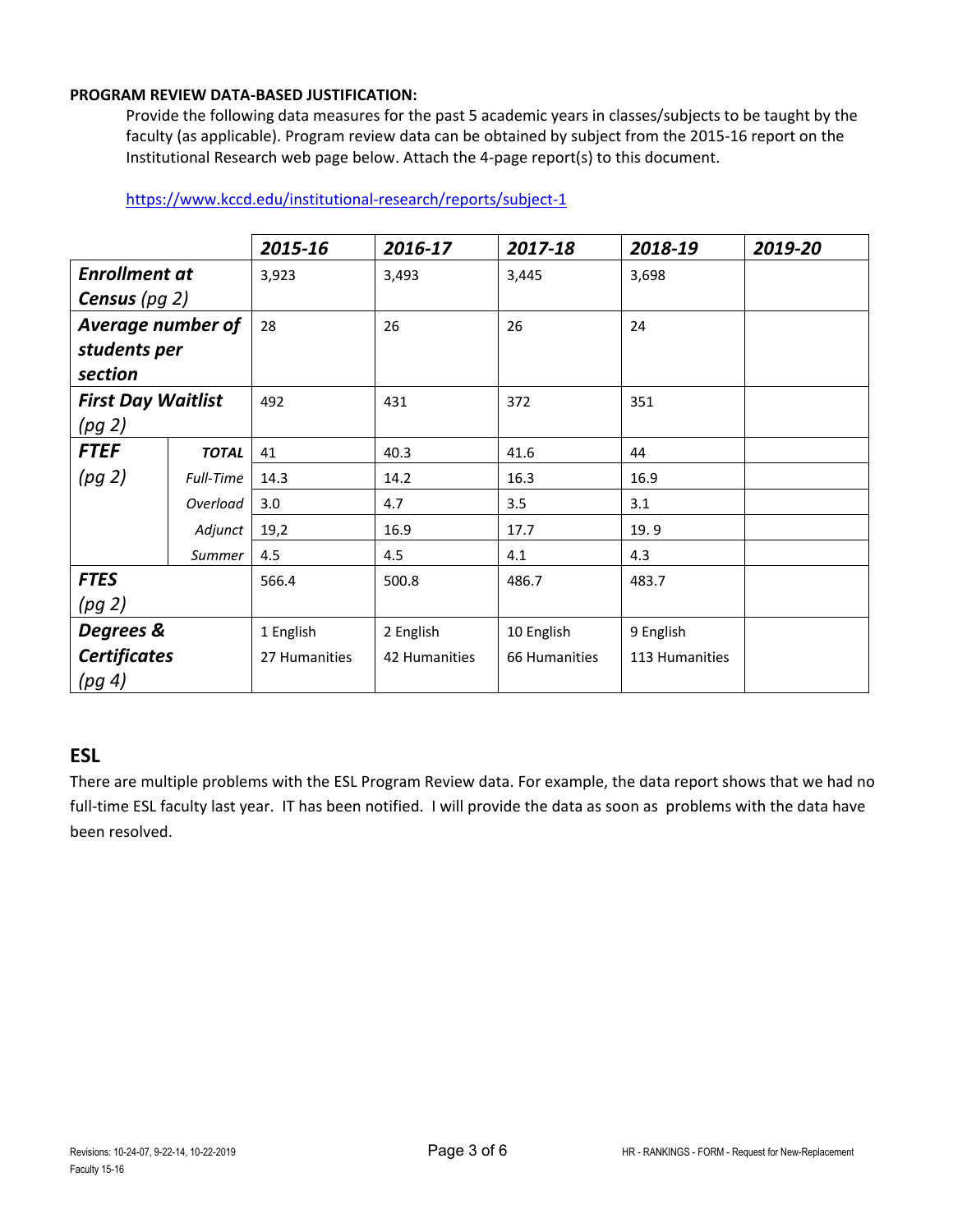Provide here qualitative/anecdotal information that supports hiring this full-time position:

- **Availability of part-time/overload faculty**
- 1. More than 50% of PC English classes and more than 50% of ESL classes are taught by adjunct faculty—even though most English and ESL full-time faculty teach overloads.
- 2. In fall 2018 division chair release time in Language Arts (based on FTEF) increased to 0.7. This increase decreases the number of sections taught by the division chair (most likely English faculty).
- 3. The Division anticipates that recruiting and hiring English adjuncts will become increasingly difficult. During fall semesters, when all community college in the area seek to maximize enrollment in transfer level English in order to maximize throughput and funding, the competition is already fierce. PC was hiring English adjuncts in 2017, 2018 and 2019 up until the week before the fall semester began. In July 2019 we lost two English adjuncts to full-time positions. Equally problematic, with fewer sections of composition being taught in the spring, adjuncts who cannot find sufficient work to support themselves year-round may be forced out of the profession. (In Spring 2019 five PC English adjuncts seeking classes received none, and several others have reduced loads.)
- 4. In fall 2017 PC was forced to cut an ESL class because we had no instructor. As with English, we hire ESL adjuncts all year long—and have had to hire late in the summer to staff our schedule. In January 2019 classes were not fully staffed until the week before the semester began.
- 5. The division chair has worked nearly full-time for the past five summers hiring adjunct in order to staff our expanding fall schedule with instructors who are available and qualified to teach our English and ESL classes. This task cannot be completed within the contractually allotted release time and extra duty days. Future division chairs will be discouraged from continuing this practice.

#### • **Compliance with state regulations/accreditations:**

AB 705 requires California community colleges "to maximize the probability that a student will enter and complete transfer-level coursework in English . . . within a one-year time frame." The new state funding formula now rewards our ability to meet this goal.

#### • **Long-term community needs/support:**

(Document with Advisory Committee, Program Review or other recommendations for increased staff). ESL

#### Educational Master Plan 2017

The number of foreign born persons and those that speak a language other than English at home. . . .suggests there is a large audience to which the college might appeal in providing educational services.

Language other than English spoken at home:

| Porterville          | 54.80% |
|----------------------|--------|
| <b>Tulare County</b> | 49.24% |
| California           | 43.90% |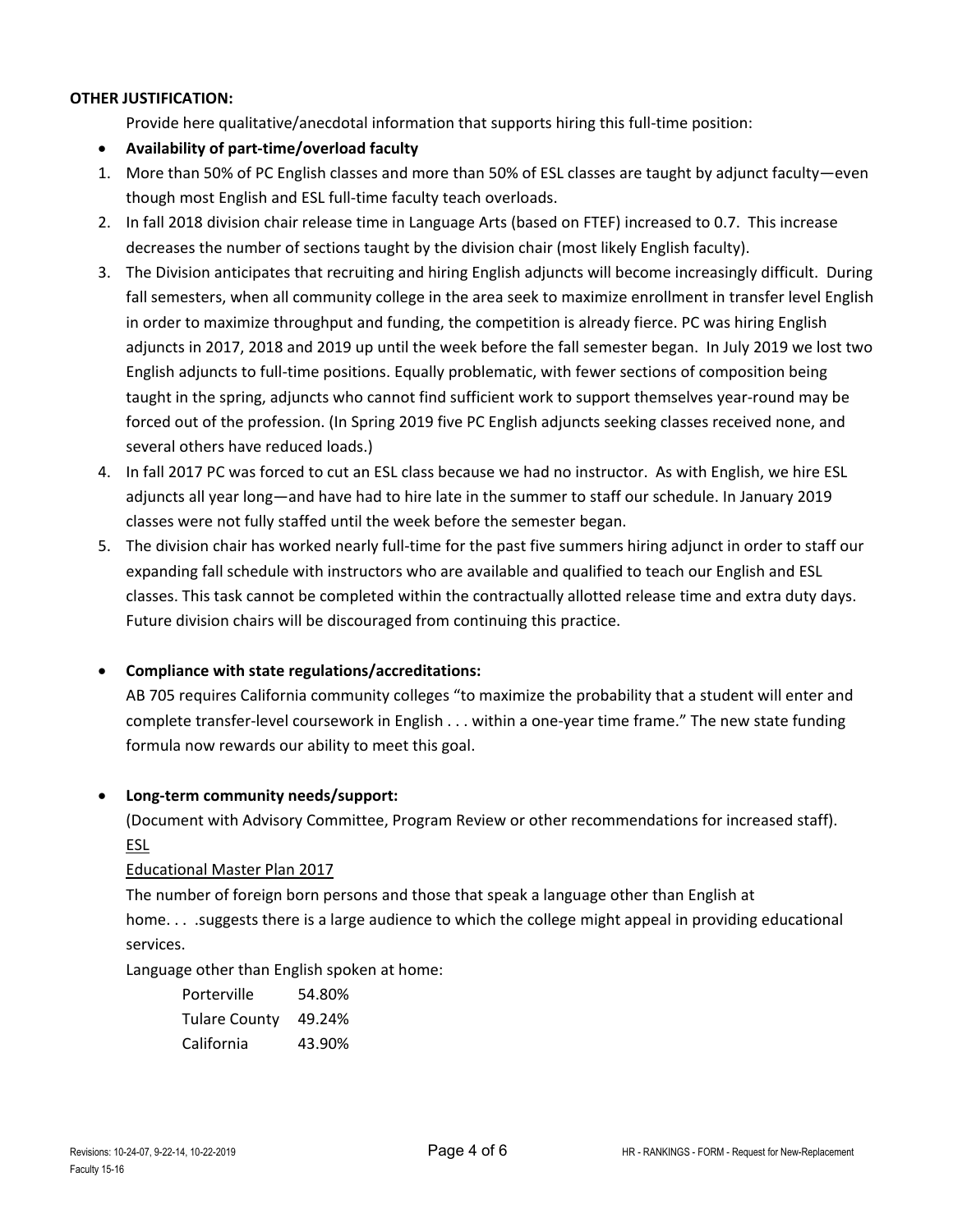# • **Maintaining certificate/degree/transfer program:**

- 1. Program review data shows that the number of degrees and certificates awarded in English more than doubled in the past five years. We anticipate that that number will increase as an increasing number of students are selecting the English Transfer major. Fall 2019 data shows that PC currently has 83 English majors.
- 2. Program Review Data also shows a steep increase in students majoring in Liberal Arts: Humanities. This is reflected in the increase in the number of degrees in this major—from 27 in 2015-16 to 113 in 2018- 19. Many humanities students take multiple take multiple English classes.
- **Courses are part of a core program and/or a graduation requirement:** (Identify program(s) and/or applicable graduation requirements).

At Porterville College all students are required to complete the English Competency requirement (English 101A) in order to graduate. In addition, other disciplines have courses for which English 101A is a prerequisite, and some PC degrees (including the new Teacher Education degree) require completion of both English 101A and English 101B. Transfer to a CSU requires completion of 101A, and transfer to a UC requires completion of both English 101A and English 101B.

A student denied access to English in his or her first semester is highly unlikely to graduate in two years. In addition, when sufficient sections of English 101A and English 101B are not available, students are unable to complete their degrees in a timely fashion.

With the implementation of AB 705, the state has set an even higher bar: Porterville College is now required "to maximize the probability that a student will enter and complete transfer-level coursework in English . . . within a one-year time frame." And this "requirement" has been incorporated into the new California community college funding formula which rewards campuses for the number of students who complete required English and math classes in the first year.

# • **Potential for development in a related and/or emerging discipline:**

(Identify source for growth potential).

The Teacher Education Transfer Degree has quickly become one of the most popular at Porterville College—and the number of majors is likely to grow over the next several years. Students who major in Teacher Education are required to complete English 101A, English 101B and English 101C. In addition, those Education majors who would like to be admitted to the CSU's Fast-Track Teacher Preparation Program housed in Visalia must also complete Linguistics 100.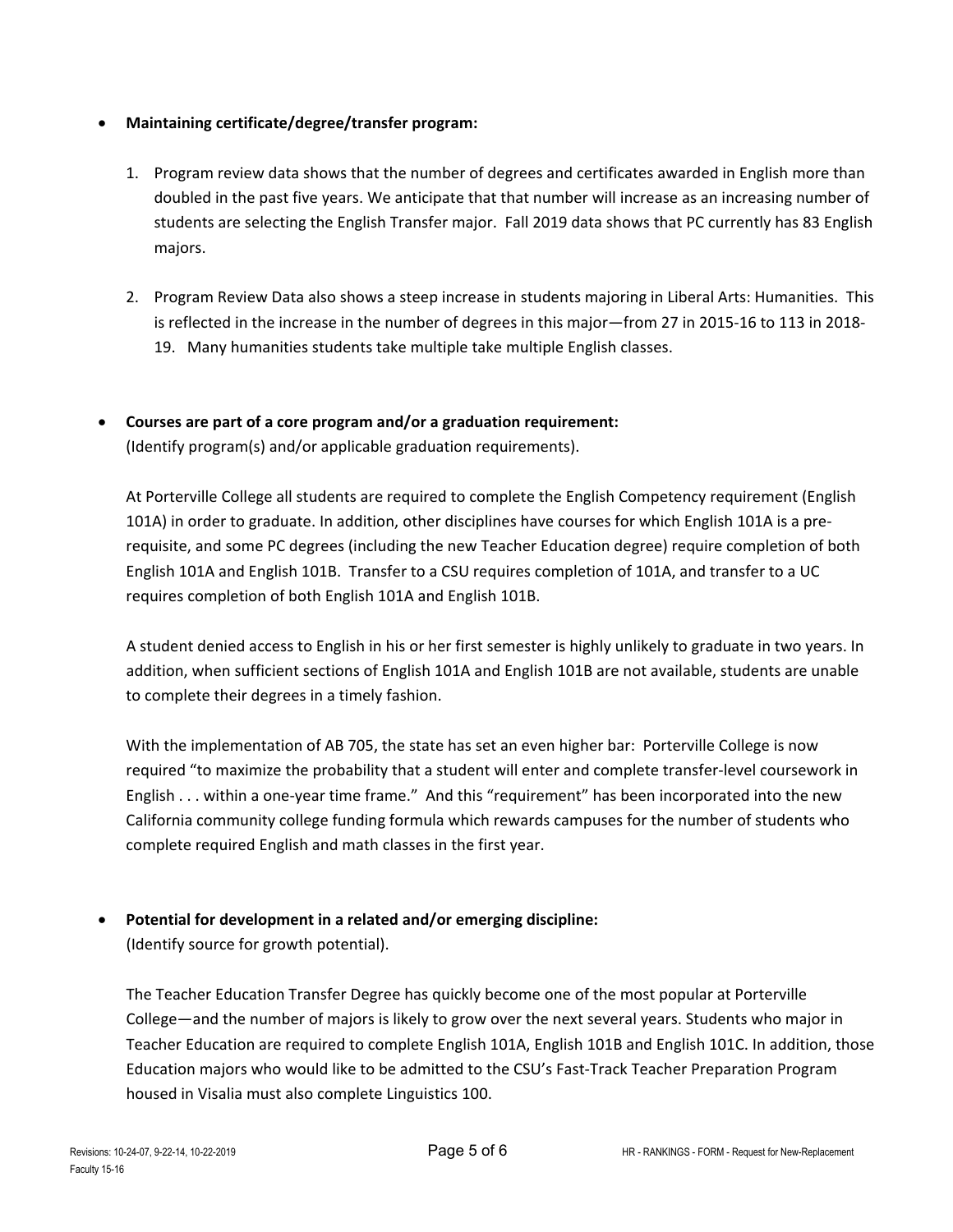## • **Potential for multi-discipline expertise:**

(Cite discipline and justify need within each discipline).

The requested position would give the Language Arts Division a much needed "utility player"—an instructor who is qualified to teach English, ESL (particularly at the transfer level), and linguistics.

#### English

We are losing an English instructor—a replacement full-time professor is needed both to teach English classes and to provide long-term stability to the English program and the Language Arts Division.

### ESL

At present we have only one full-time ESL professor. Given the potential for growth in both credit and noncredit ESL (including vocational ESL classes under development), and the complexity of managing and staffing a multi-cite ESL program—an additional professor would provide the program with much needed coherence and flexibility.

In addition, AB 705 also has an ESL component that will be implemented in Fall 2020. AB 705 requires that community colleges develop a credit ESL program with a smooth transition into transfer-level English. Implementation will require an instructor who can teach both English and ESL--either as an instructor for sections of English 101A/1AX designed for ESL students (our current model), or a transfer level ESL class (now encouraged by the state.) We currently have several adjuncts who can teach these classes, but all are seeking full-time positions, and there is no guarantee that we will have such qualified adjuncts in the future. None of our current full-time English or ESL instructors are qualified to teach this class.

# Linguistics

At present we have no full-time faculty members who meet the minimum qualifications for teaching linguistics. We do have a few ESL adjuncts who do meet the minimum qualifications—but there is no way to guarantee that we will always have an adjunct available to teach Linguistics 100 (required for students who want to enter CSU-Fresno's Fast-Track Teacher Preparation Program available at their Visalia site. I have also been informed by a division chair at COS that COS has had problems staffing their equivalent linguistics class. So note that we are already in competition with COS for linguistics adjuncts. We believe the best solution would be to have a full-time instructor at PC who can teach the linguistics class when needed.

Finally, although this multi-discipline position would narrow our hiring pool somewhat, given the current state of flux in both the English and ESL adjunct markets, we are confident that we will have a sizeable pool of strong candidates for the position.

We now have the opportunity to hire a new faculty member who can strengthen three programs: English, ESL, and Teacher Education.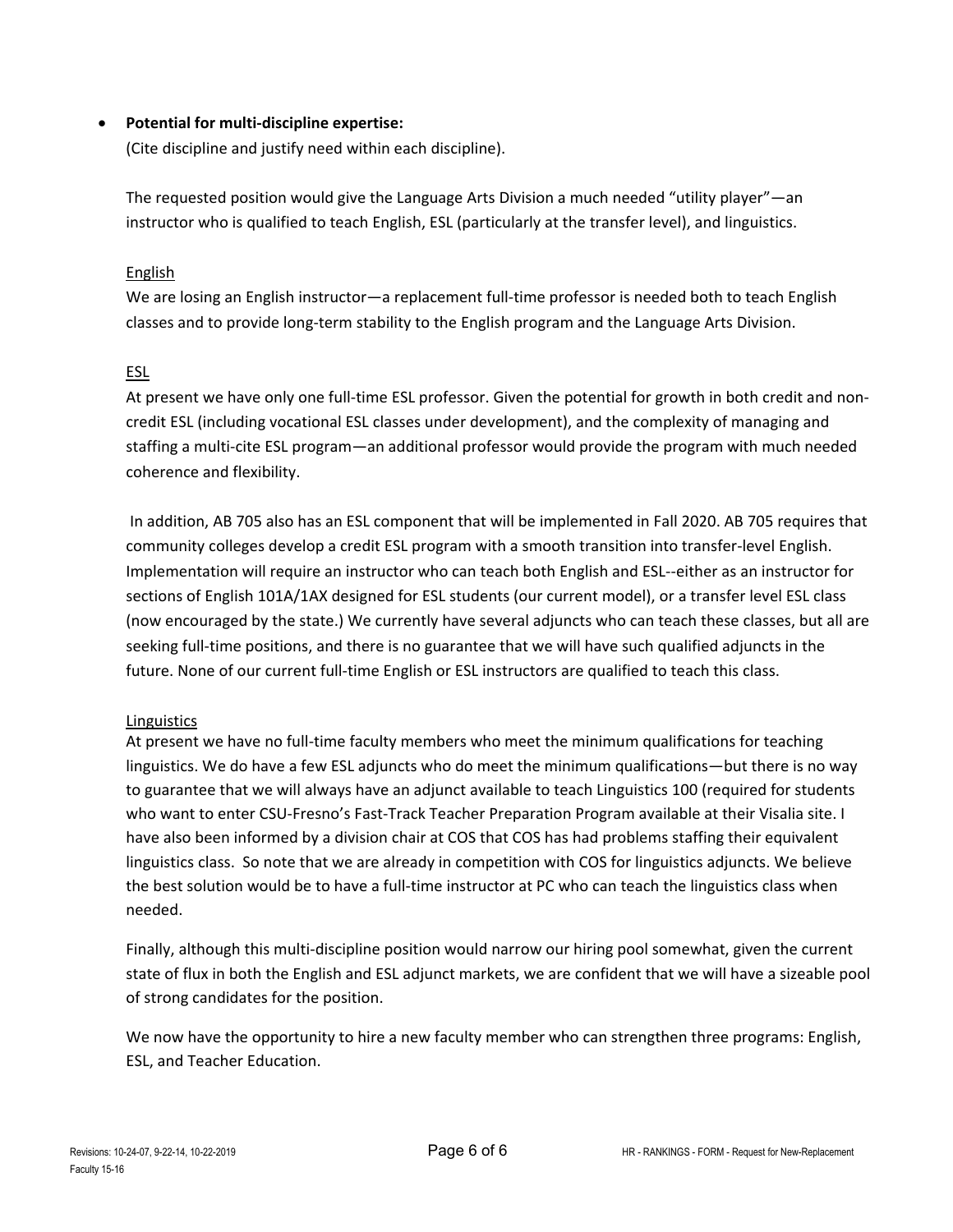

# **Request for New/Replacement Faculty Position 2020-2021**

This form is to be completed by the division chair for each new faculty position being requested. Completed forms are to be turned in by a due date determined by the Academic Senate each fall. Please answer all questions and include as much information as possible to support your request.

The Academic Senate will rank all of the positons requested and forward its ranking to the College Council and college president for review. The college president makes the final decision regarding all faculty hires.

#### **POSITION REQUESTED:**

Is this position new or a replacement?

 $\Box$  X New

 $\Box$  Replacement: [list person(s) being replaced]

| <b>DIVISION:</b>       | <b>Health Careers</b> |
|------------------------|-----------------------|
|                        |                       |
| <b>DIVISION CHAIR:</b> | Lupe Guillen          |

#### **GENERAL INFORMATION REGARDING POSITION REQUEST:**

Which of the following areas of need will be addressed by this position? (check all that apply)

- $\Box$  Transfer to 4-year colleges
- $\Box$  General education
- $\Box$  Basic Skills instruction
- $\Box$  X Vocational instruction
- $\Box$  Student Support Services

Is this position addressed in the college's Educational Master Plan and/or the most recent Program Review for the area?

 $\Box$  X Yes (please cite below)

 $\Box$  No (please explain why below)

February 27, 2017 Program Review. Goals from previous program review:

New Division Goals:

Goal #15 Improve EMT program – student retention & success evidence by (a) on-time completion rates 60% or higher. (b) Skills Job Certificates issued 60% or higher. (c) Course completion records issued 60% or higher. (d) NREMT-B Licensing Exam Pass Rates 55% or greater.

Annual Program Review Update:

Develop an Emergency Medical Responder course to meet Public Safety requirement for Cal Fire, Police Officers, and Lifeguards.

Implement a Paramedic Program to meet the needs of the community first responders.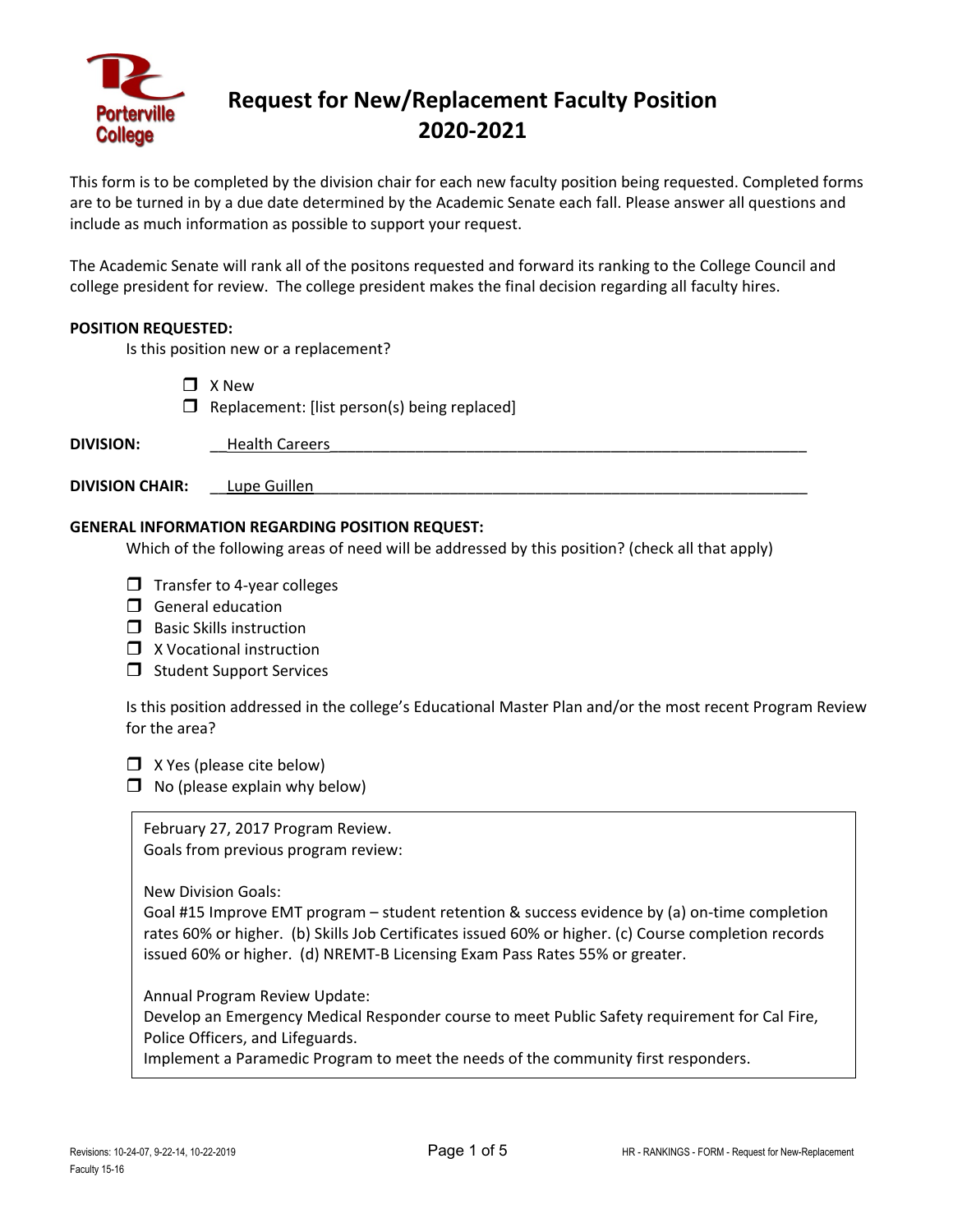No additional office space or resources required.

List any classes likely to be taught by this individual. If the position is primarily non-teaching, please describe the person's assignment.

EMTB P050C Emergency Medical Technician Basic – Principal Instructor

AND

Clinical Coordinator- "…duties of the program clinical coordinator shall include, but not be limited to: (1) Responsibility for the overall quality of medical content of the program; (2) Approval of the qualification of the principal instructor(s) and teaching assistants(s). (CCR Title 22, Division 9 Chapter 2 §100070)

EMT and Paramedics are often also firefighters. There is a possibility of this instructor to teach in both the fire academy and the EMT program.

# **PROGRAM REVIEW DATA-BASED JUSTIFICATION:**

Provide the following data measures for the past 5 academic years in classes/subjects to be taught by the faculty (as applicable). Program review data can be obtained by subject from the 2015-16 report on the Institutional Research web page below. Attach the 4-page report(s) to this document.

# <https://www.kccd.edu/institutional-research/reports/subject-1>

|                                   |              | 2015-16 | 2016-17 | 2017-18 | 2018-19 | 2019-20 |
|-----------------------------------|--------------|---------|---------|---------|---------|---------|
| <b>Enrollment at Census</b>       |              |         |         |         |         |         |
| (pg 2)                            |              | 115     | 120     | 119     | 166     |         |
| Average number of                 |              |         |         |         |         |         |
| students per section              |              | 28.8    | 24      | 29.8    | 27.7    |         |
| <b>First Day Waitlist</b>         |              |         |         |         |         |         |
| (pg 2)                            |              | 49      | 18      | 42      | 43      |         |
| <b>FTEF</b>                       | <b>TOTAL</b> |         |         |         |         |         |
| (pg 2)                            | Full-Time    |         |         |         |         |         |
|                                   | Overload     |         |         |         |         |         |
|                                   | Adjunct      | 2.5     | 3.1     | 2.5     | 3.7     |         |
|                                   | Summer       |         | 0.6     |         | 0.6     |         |
| <b>FTES</b>                       |              |         |         |         |         |         |
| (pg 2)                            |              | 28.7    | 29.3    | 30.5    | 22.5    |         |
| <b>Degrees &amp; Certificates</b> |              |         |         |         |         |         |
| (pg 4)                            |              | 21      | 33      | 64      | 80      |         |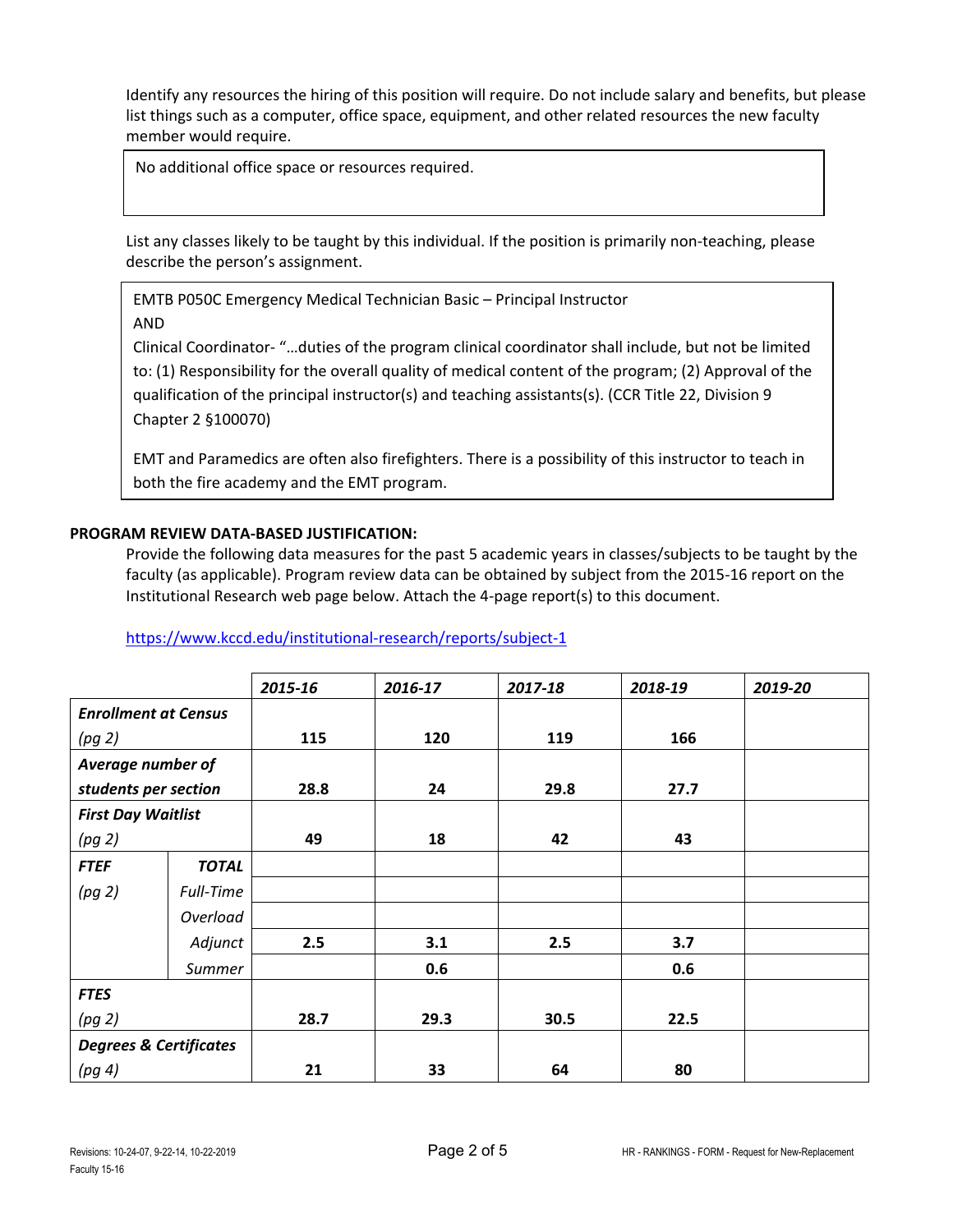Provide here qualitative/anecdotal information that supports hiring this full-time position:

### • **Availability of part-time/overload faculty**

The EMT-Basic course is taught by adjunct faculty only. The EMT adjunct faculty all work full-time as EMT-Paramedics or Firefighter-EMTs. Paramedics typically do not have a degrees. It is a continuous challenge to find EMT's or Paramedics with both the required degree and time to teach the 171 hours required for the EMT course.

### • **Compliance with state regulations/accreditations:**

The full-time position would require that the EMT-P is certified with Central California Emergency Medical Services agency as a Primary EMT Instructor and Clinical Coordinator and a licensed Paramedic with the State of California (CCR Title 22, Division 9 Chapter 2 §100070)

#### • **Maintaining "one-full-time-faculty" program:**

This full-time position would maintain a "one-full-time-faculty program".

#### • **Long-term community needs/support:**

(Document with Advisory Committee, Program Review or other recommendations for increased staff).

#### *Labor Market Information*

Employment Development Department State of California – LMI 2016-2026

|         | <b>O</b> EMT and Paramedic | <b>Tulare County</b> | 10% |
|---------|----------------------------|----------------------|-----|
| $\circ$ | <b>EMT and Paramedic</b>   | California           | 21% |

Central Mother Lode Regional Consortium-South Central 2016-2021

| <b>O</b> EMT and Paramedic | South Central Valley | -20% |
|----------------------------|----------------------|------|
| <b>O</b> Ambulance Drivers | South Central Valley | 18%  |

#### *Industry Partner*

November 7, 2019

- o 38% vacancy rate with 10 open positions.
- o 72 hour work week to cover current vacancies
- o Average 20 hires per year
- o 80% of the paramedics live greater than 100 miles away making them not available for multiple or mass casualty incidents

*Health Careers Advisory Committee meeting minutes December 6, 2018.*  Industry Needs – Paramedic

The Director of Imperial Ambulance stated there is a significant shortage of paramedics throughout Tulare County and expressed the need for paramedic program within Tulare County. Ambulance providers throughout the county have great difficulty filling open positions and therefore continuously recruit from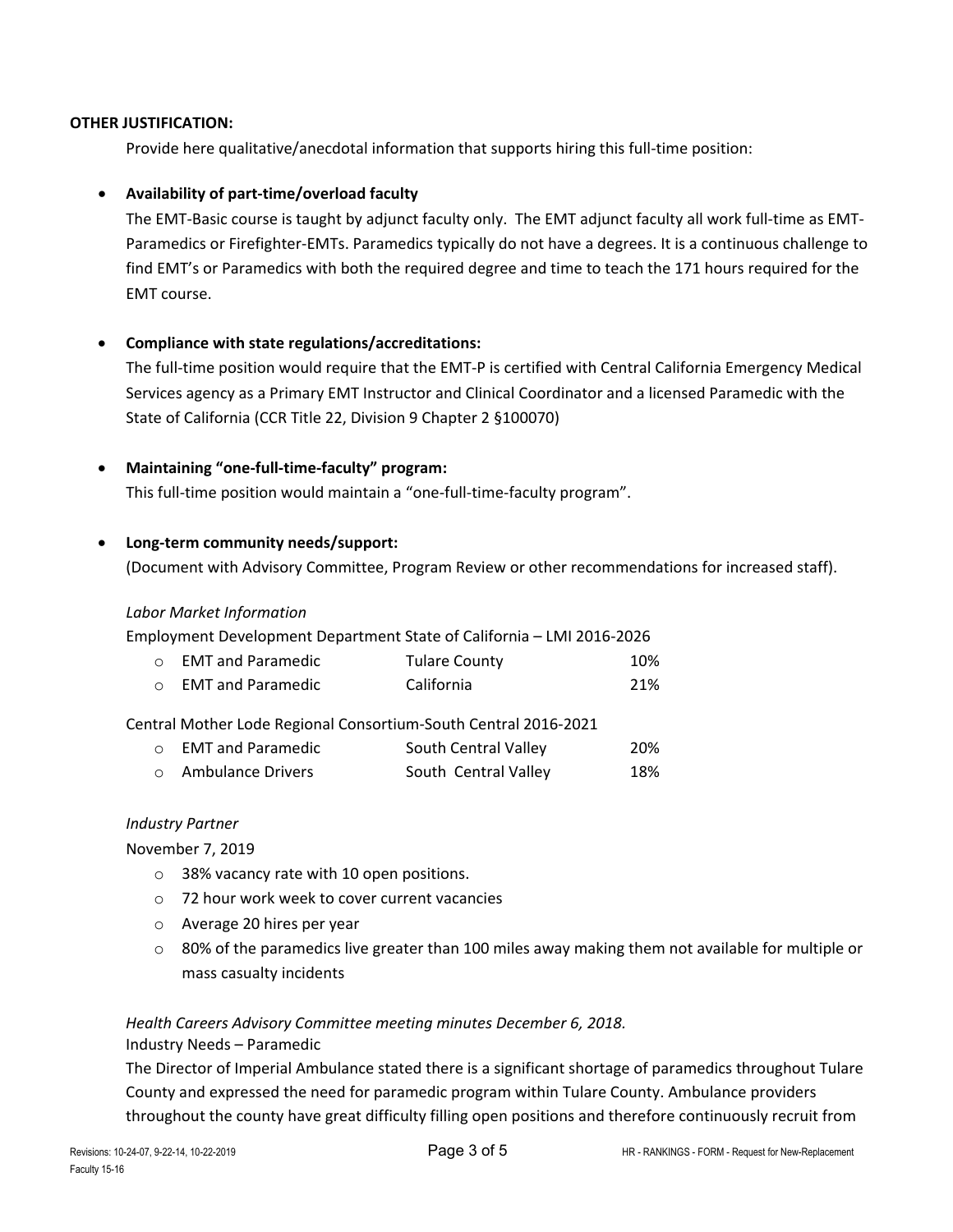outside the area with incentives such as a \$10,000 sign on bonus. The paramedics then work for about 2 years and then return home. For example, new paramedics in Los Angeles County cannot get jobs as a paramedic without experience. Once Los Angeles medics becomes paramedics, they are not allowed to work as paramedics with the exception of transfers, they are not getting trauma experience. Most of the local paramedics live down south, work their 60-hour workweek and go back home. Tulare County Fire increased wages to recruit and retain the Firefighter-Paramedics. Local paramedics frequently seek employment with Fire Departments where the pay is greater and the hours are less. Even so, the city fire departments have to still recruit from outside of the central valley with a continuous high turnover. The closest paramedic programs are West Hills, Bakersfield, Fresno, and Modesto. Tulare County needs their own Paramedic program.

The Regional Director for Health Workforce Initiative stated in order for the California Community Colleges to take on new program development they need to have labor market data reflecting the actual number of students the program will serve over a period of time. CCCCO would not even consider it unless there was a 25% growth rate projected for that particular occupation. As the representative from the Chancellors office and the subject matter expert on Allied Health and Nursing, she would not recommend Visalia or Porterville to pursue a program.

Paramedic Supervisor from Imperial Ambulance stated every agency in the county has been in need of paramedics for the past 2-years and have been unable to put ambulances on the road because of the need of paramedics. Every agency is understaffed. People are dying. This has been a 7 year issue. The region in the southwest of Tulare County has 2 ambulances for 120,000 people in the area. Our community has a high poverty rate and most cannot commute from Porterville to Bakersfield or Fresno because of the cost of travel. Many EMTs want to pursue the paramedic career, but cannot afford the commute.

The Regional Director for Health Workforce Initiative proposed that if they work together and now that she knows how they are hurting they can connect the EMT graduates to the current paramedic programs. Imperial reported that of the 25% of EMT's who can afford and have the time to make long commutes out of Porterville to attend paramedic school do not return to the local community. Porterville needs "to train their own local people" locally. Life Star, Exeter, American, Imperial and City Fire Departments have been asking for help for many years now and have not been heard.

The VP of Patient Care Services from Sierra View Medical Center shared the Workforce Investment Board in the City of Visalia came forward with a new request wanting paramedics on the fire trucks while in the area of Porterville there not able to get paramedics. The demands keep going up. What can be done? As a representative of the hospital leadership, I can express we have grave concerns about the access to emergency services of our local communities.

PC Health Careers proposal is to continue to explore the feasibility of adding a Paramedic program to Porterville College. Porterville College will reach out to Bakersfield College paramedic program to discuss possible assistance with implementing a program. Imperial has 2 paramedics that can teach in the paramedic program. Plus, with the new Health Careers building there will be a room dedicated for EMS space.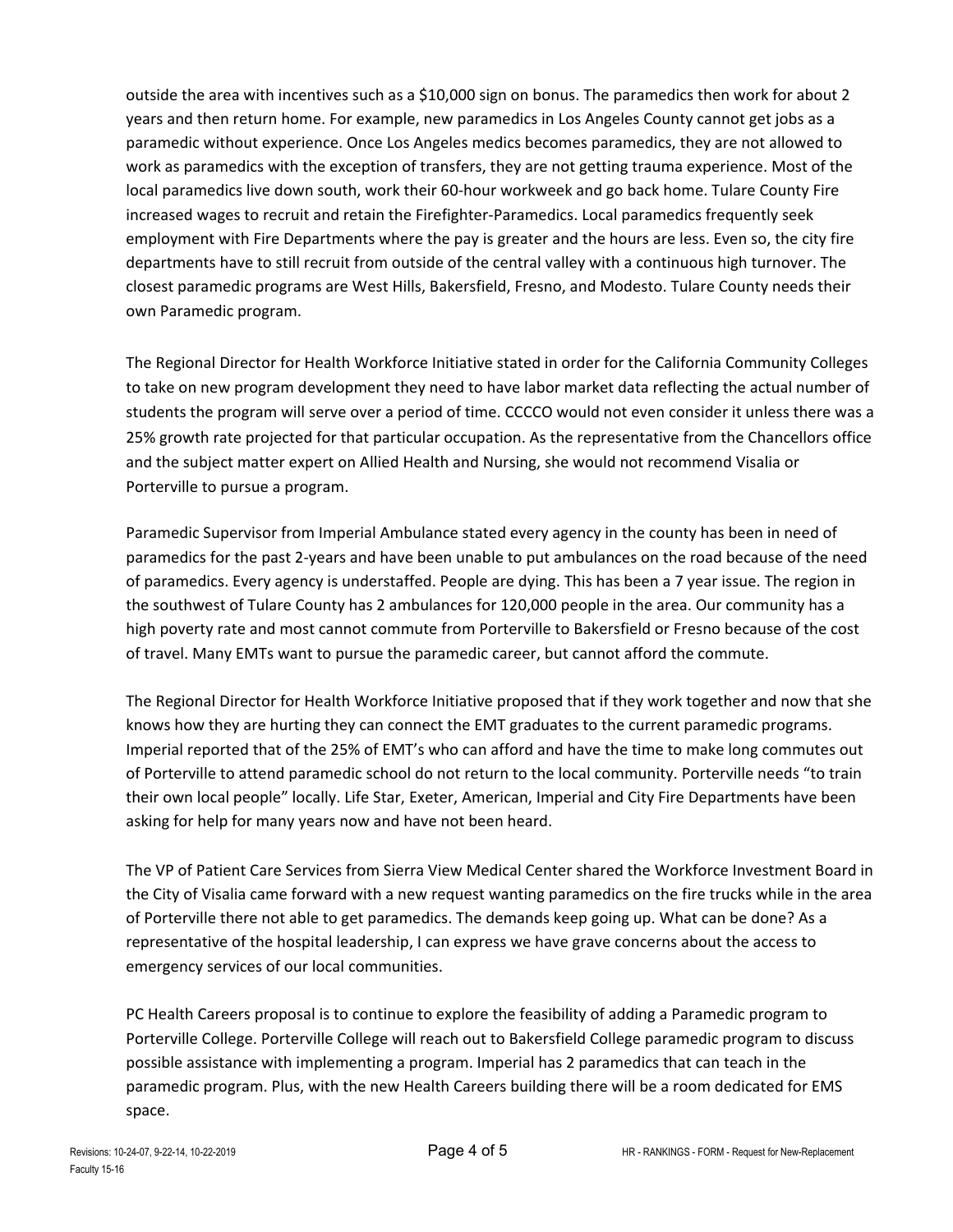- **Maintaining certificate/degree/transfer program:** EMT-Basic Job Skills Certificate
- **Courses are part of a core program and/or a graduation requirement:** (Identify program(s) and/or applicable graduation requirements). EMT-Basic program is a pre-requisite for the Fire Academy
- **Potential for development in a related and/or emerging discipline:** (Identify source for growth potential). Potential for development of Emergency Medical Responder course – Job Skills Certificate Potential for development of Paramedic program - Certificate of Achievement and Associate of Science

Degree

Potential for Porterville College to become an American Heart Association Training Center offering certification in Basic Life Support Heart Saver, First Aide, Basic Life Support Provider, Advanced Cardiac Life Support, Pediatric Life Support.

# • **Potential for multi-discipline expertise:**

(Cite discipline and justify need within each discipline). Paramedics are often Fire Fighters with expertise in both pre-hospital care and firefighting.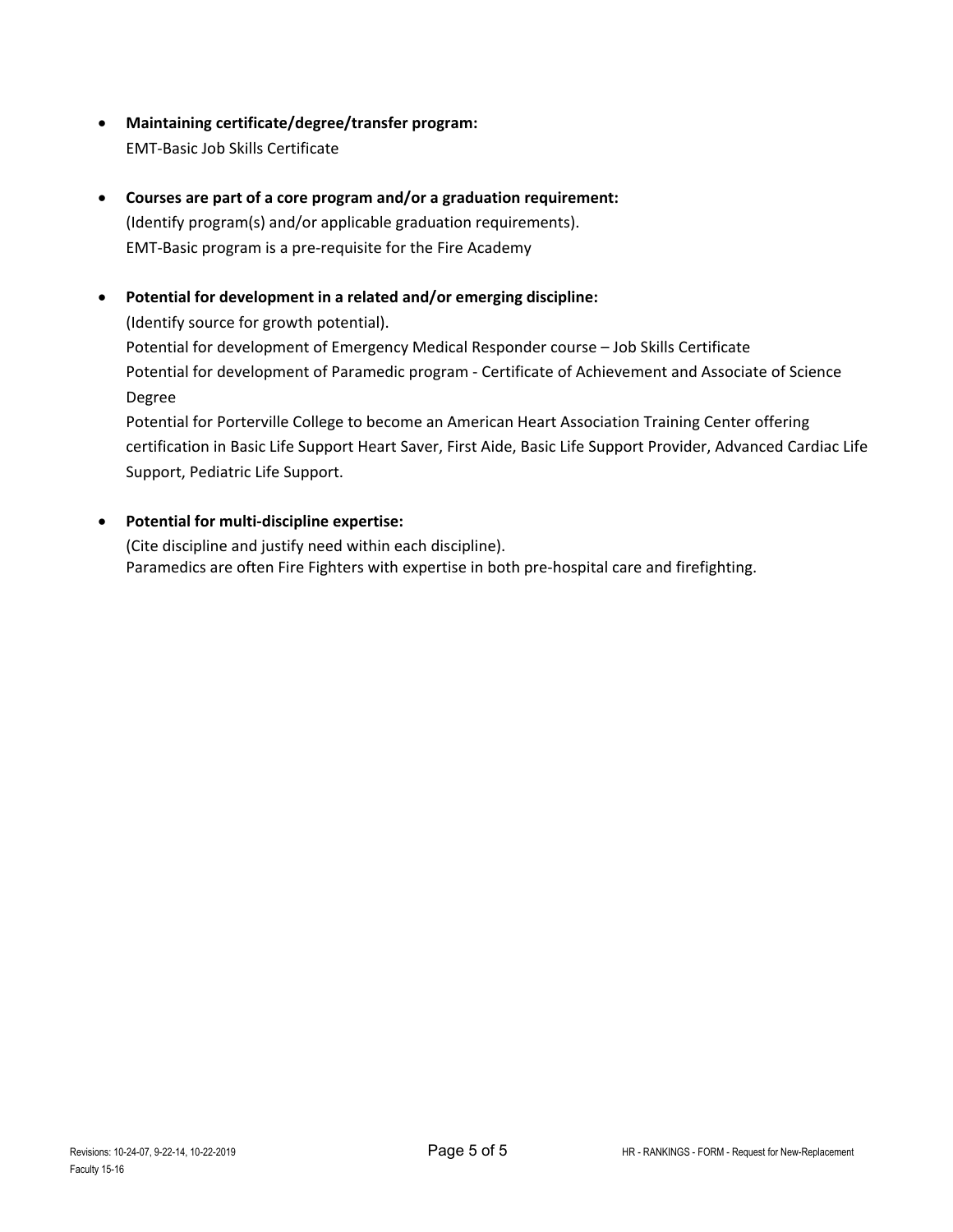

# **Request for New/Replacement Faculty Position 2020-2021**

This form is to be completed by the division chair for each new faculty position being requested. Completed forms are to be turned in by a due date determined by the Academic Senate each fall. Please answer all questions and include as much information as possible to support your request.

The Academic Senate will rank all of the positons requested and forward its ranking to the College Council and college president for review. The college president makes the final decision regarding all faculty hires.

#### **POSITION REQUESTED:**

Is this position new or a replacement?

**X** New

 $\Box$  Replacement: [list person(s) being replaced]

| <b>DIVISION:</b> | Social Science |  |
|------------------|----------------|--|
|                  |                |  |

## **GENERAL INFORMATION REGARDING POSITION REQUEST:**

Which of the following areas of need will be addressed by this position? (check all that apply)

- **X** Transfer to 4-year colleges
- **X** General education

**DIVISION CHAIR:** Robert Simpkins \_\_\_\_\_\_\_\_\_\_\_\_\_\_\_\_\_\_\_\_\_\_\_\_\_\_\_\_\_\_\_\_\_\_\_\_\_\_\_\_\_\_\_\_\_\_\_\_\_\_\_\_\_\_

- $\Box$  Basic Skills instruction
- **U** Vocational instruction
- $\Box$  Student Support Services

Is this position addressed in the college's Educational Master Plan and/or the most recent Program Review for the area?

 $\Box$  Yes (please cite below)

**X** No (please explain why below)

This position was not part of the 2018 Social Science

Division program review because much of the growth has

occurred since then as an effort to increase the number of

sections offered for the courses with the largest wait lists,

as well as to determine the demand for online courses. An increase ain adjunct hirings has filled this need temporarily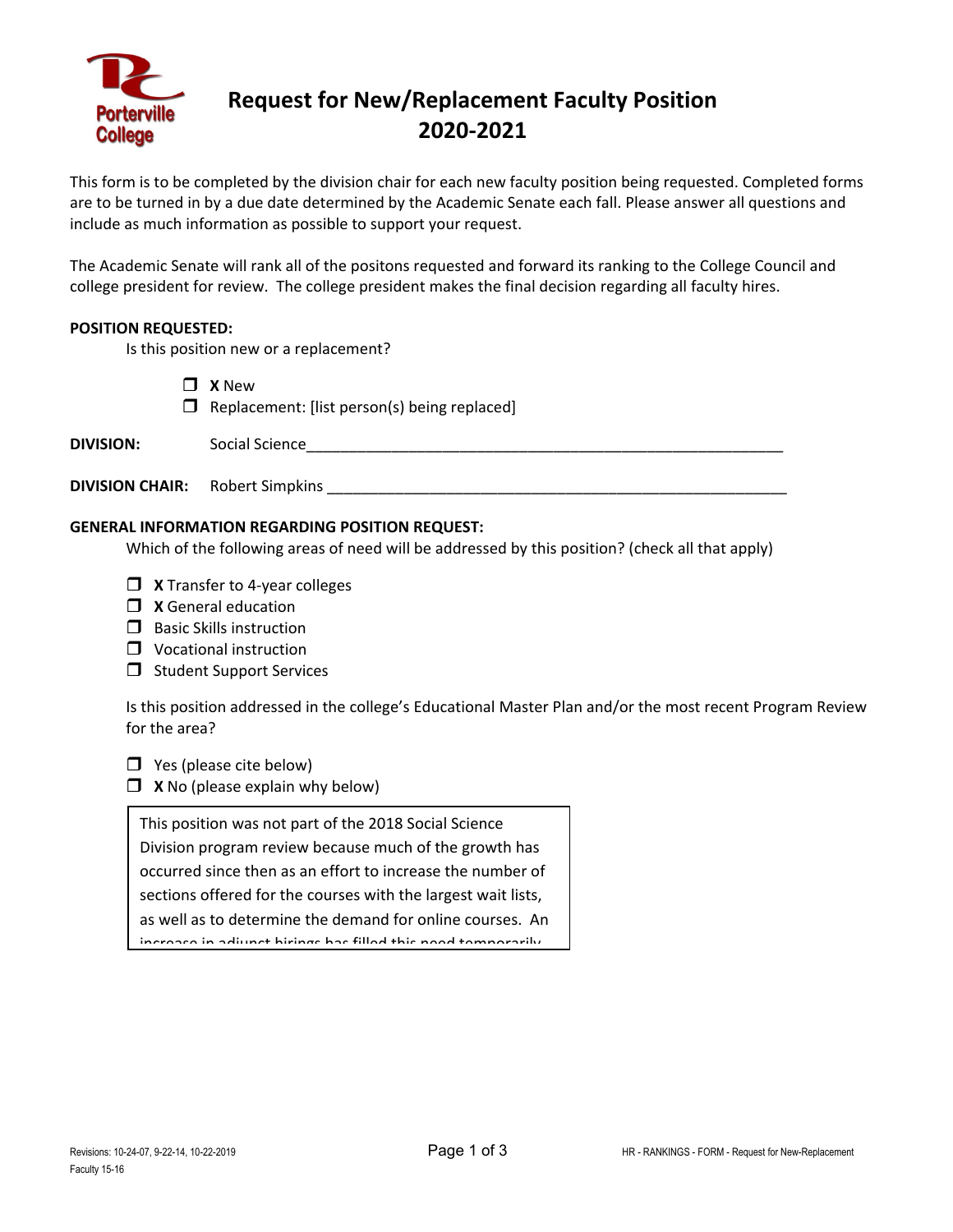This position would require one office and computer.

List any classes likely to be taught by this individual. If the position is primarily non-teaching, please describe the person's assignment.

This position would teach any History course in the program, but with the majority of the assignments falling to the two courses with the highest demand, HIST P117 &  $H = 118$ 

### **PROGRAM REVIEW DATA-BASED JUSTIFICATION:**

Provide the following data measures for the past 5 academic years in classes/subjects to be taught by the faculty (as applicable). Program review data can be obtained by subject from the 2015-16 report on the Institutional Research web page below. Attach the 4-page report(s) to this document.

|                           |              | 2015-16 | 2016-17 | 2017-18 | 2018-19 | 2019-20 |
|---------------------------|--------------|---------|---------|---------|---------|---------|
| <b>Enrollment at</b>      |              | 1123    | 1282    | 1350    | 1580    |         |
| Census ( $pg$ 2)          |              |         |         |         |         |         |
| Average number of         |              | 34      | 35      | 36      | 34      |         |
| students per              |              |         |         |         |         |         |
| section                   |              |         |         |         |         |         |
| <b>First Day Waitlist</b> |              | 115     | 140     | 179     | 222     |         |
| (pg 2)                    |              |         |         |         |         |         |
| <b>FTEF</b>               | <b>TOTAL</b> | 6.6     | 7.4     | 7.6     | 9.4     |         |
| (pg 2)                    | Full-Time    | 3.4     | 3.8     | 3.5     | 4.0     |         |
|                           | Overload     | 0.6     | 0.8     | 1.0     | 0.8     |         |
|                           | Adjunct      | 1.8     | 2.0     | 2.3     | 3.6     |         |
|                           | Summer       | 0.8     | 0.8     | 0.8     | $1.0\,$ |         |
| <b>FTES</b>               |              | 111.4   | 133.9   | 139.8   | 162.2   |         |
| (pg 2)                    |              |         |         |         |         |         |
| Degrees &                 |              | 8       | 6       | 10      | 8       |         |
| <b>Certificates</b>       |              |         |         |         |         |         |
| (pg 4)                    |              |         |         |         |         |         |

<https://www.kccd.edu/institutional-research/reports/subject-1>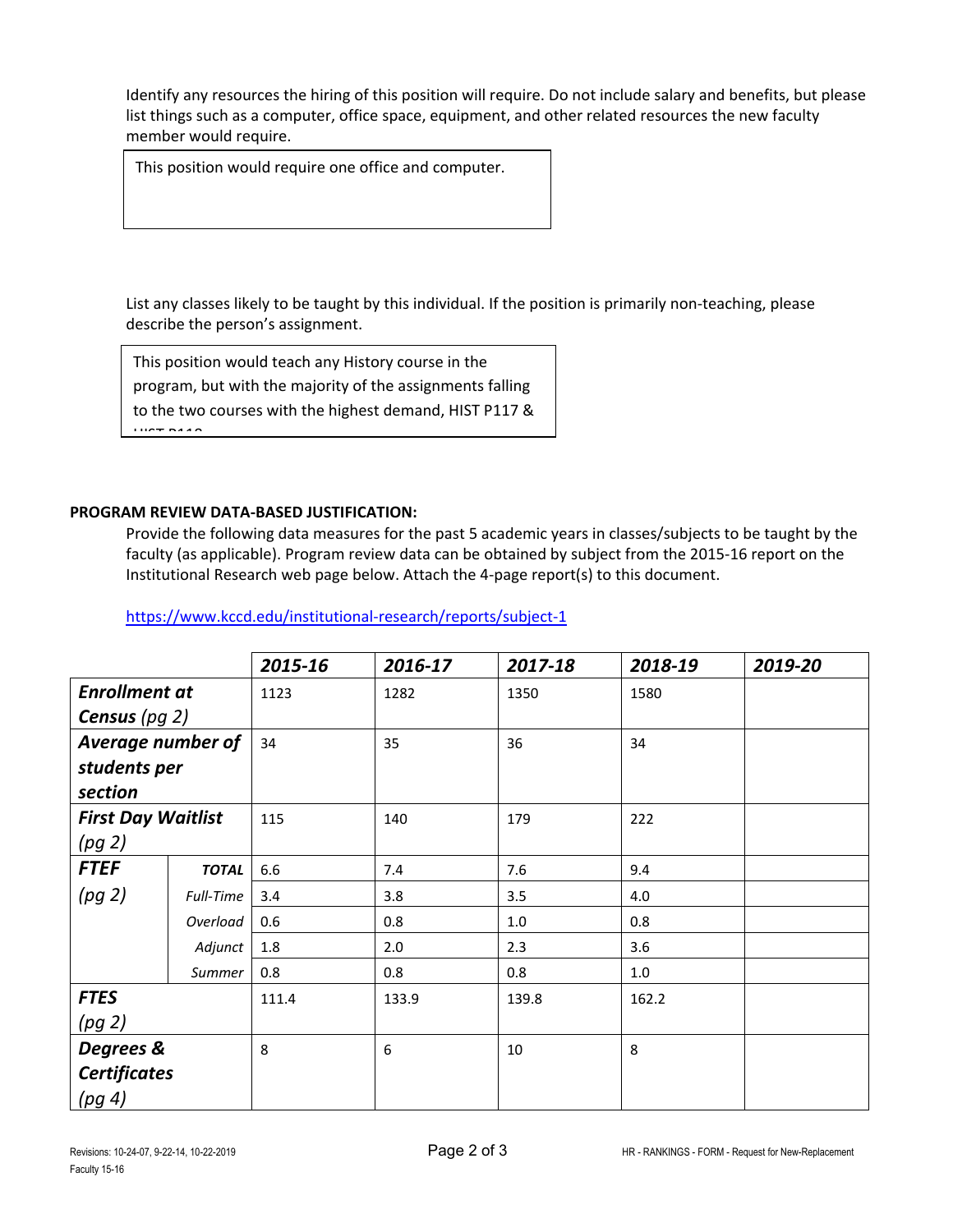Provide here qualitative/anecdotal information that supports hiring this full-time position:

- **Availability of part-time/overload faculty**
- **Compliance with state regulations/accreditations:**
- **Maintaining "one-full-time-faculty" program:**
- **Long-term community needs/support:** (Document with Advisory Committee, Program Review or other recommendations for increased staff).
- **Maintaining certificate/degree/transfer program:**
- **Courses are part of a core program and/or a graduation requirement:**

(Identify program(s) and/or applicable graduation requirements).

History as a program is more than just a major with a steady number of graduates each year. HIST 117 and 118 (as well as HIST 101/102 in some cases) are general education graduation requirements for the majority of PC students. They are also graduation requirements for a number of other programs, including the AA-T and AA degrees in Anthropology, History, Education, Spanish, Political Science, Social Science, Liberal Arts, and Philosophy to name a few. It is also part of the new Elementary Teacher Education degree, which currently has over 100 students. History courses are also part of the general education requirements for our growing nursing program. The number of sections of 117 and 118, along with 101, has thus been steadily growing each semester to try to accommodate the need, but having another full time instructor would help us to open more sections and ensure that students can graduate in a timely manner no matter their major.

- **Potential for development in a related and/or emerging discipline:** (Identify source for growth potential).
- **Potential for multi-discipline expertise:**

(Cite discipline and justify need within each discipline).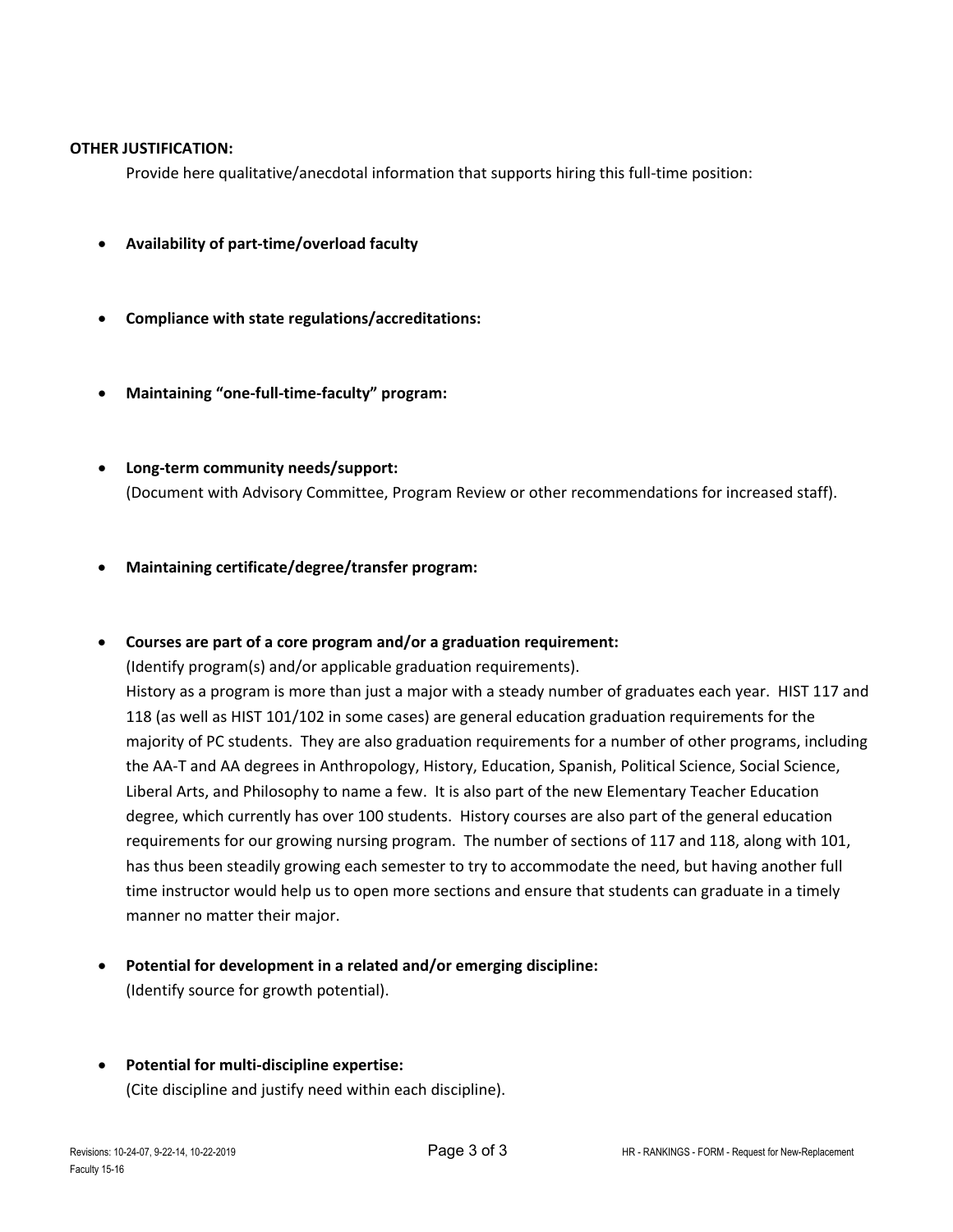

# **Request for New/Replacement Faculty Position 2020-2021**

This form is to be completed by the division chair for each new faculty position being requested. Completed forms are to be turned in by a due date determined by the Academic Senate each fall. Please answer all questions and include as much information as possible to support your request.

The Academic Senate will rank all of the positons requested and forward its ranking to the College Council and college president for review. The college president makes the final decision regarding all faculty hires.

### **POSITION REQUESTED:**

Is this position new or a replacement?

- **New**
- XReplacement: [list person(s) being replaced] Ron Glahn, Darryl Williams, Greg Lanthier, Bonnie White

| <b>DIVISION:</b> | SININAV |  |
|------------------|---------|--|
|                  |         |  |

| <b>DIVISION CHAIR:</b> | Vickie Dugan |  |
|------------------------|--------------|--|
|------------------------|--------------|--|

### **GENERAL INFORMATION REGARDING POSITION REQUEST:**

Which of the following areas of need will be addressed by this position? (check all that apply)

- $\Box$  X Transfer to 4-year colleges
- $\Box$  X General education
- $\Box$  Basic Skills instruction
- **N** XVocational instruction
- $\Box$  Student Support Services

Is this position addressed in the college's Educational Master Plan and/or the most recent Program Review for the area?

- $\Box$  X Yes (please cite below)
- $\Box$  No (please explain why below)

With the addition of an AA-T degree there will continue to be a need to add faculty. We have added classes in line dance, Introduction to kinesiology, Introduction to athletic training, beginning soccer, beginning basketball, beginning and advanced tennis and we are getting final approval for two martial arts classes. This is a much needed change, as previously we only had two activity courses for the general student body. On the athletic side of classes, we added off-season cross country, varsity cross country, off-season tennis and varsity tennis. We are also in the process of adding a personal trainer certificate. Bureau of Labor is predicting a 10% increase in job opportunities for personal trainers in the coming years, which is faster than the average of all occupations.

Revisions: 10- $\downarrow$  position since 2005, when a replacement position was granted. The division currently offers only the bare minimum of classes to grant a degree. In order to not only sustain, but grow the program we need to increase our course offering to attract students. All three full-time faculty have over-load each semester, therefore the Division relies heavily on adjunct coaches to teach most of the activity courses and some lecture classes. The division has gone from five full-time faculty to three full-time faculty in the last nine years and has not been granted a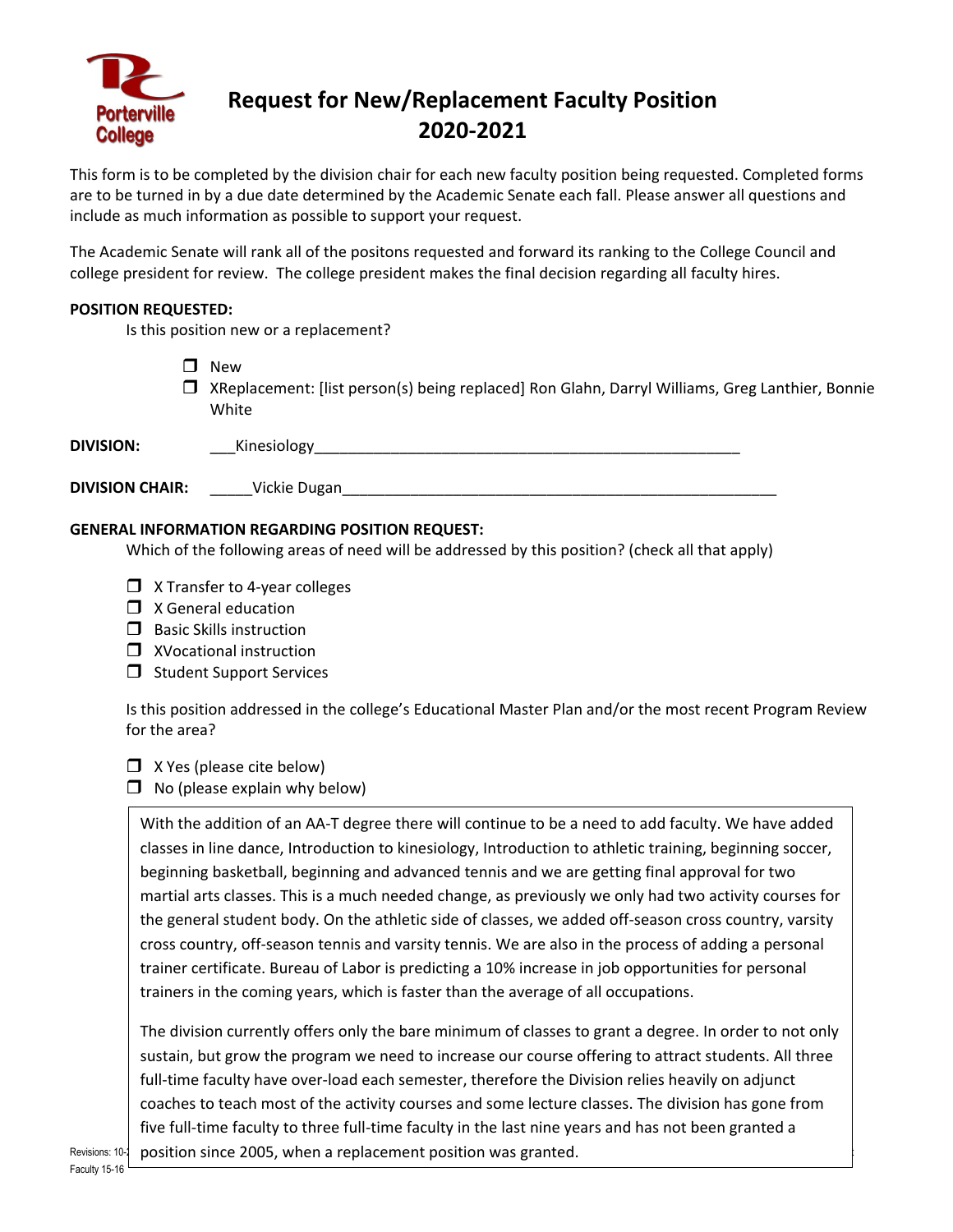Faculty member will need general office space, computer station, phone and basic office supplies and equipment.

List any classes likely to be taught by this individual. If the position is primarily non-teaching, please describe the person's assignment.

Associate Degree for Transfer requirements such as: Introduction to Kinesiology, Basic Health Education, Exercise Physiology, Introduction to Athletic Training, First Aid/CPR as well as Movement Based Courses to fulfill the mandated areas of study : Team sports, Individual sports, Combatives, Fitness and Dance

#### **PROGRAM REVIEW DATA-BASED JUSTIFICATION:**

+

|                           |              | 2015-16  | 2016-17  | 2017-18  | 2018-19  | 2019-20 |
|---------------------------|--------------|----------|----------|----------|----------|---------|
| <b>Enrollment at</b>      |              | 1815     | 1739     | 1707     | 1922     | na      |
| <b>Census</b> (pg $2$ )   |              |          |          |          |          |         |
| <b>Average number of</b>  |              | 48.2     | 46.5     | 58.6     | 44.7     | na      |
| students per              |              |          |          |          |          |         |
| section                   |              |          |          |          |          |         |
| <b>First Day Waitlist</b> |              | 178      | 123      | 99       | 106      | na      |
| (pg 2)                    |              |          |          |          |          |         |
| <b>FTEF</b>               | <b>TOTAL</b> | 14.5     | 14.1     | 13.5     | 15.5     | na      |
| (pq 2)                    | Full-Time    | 5.4      | 5.3      | 5.9      | 5.8      | na      |
|                           | Overload     | 1.9      | 1.0      | .7       | .8       | na      |
|                           | Adjunct      | 6.3      | 6.4      | 5.5      | 7.6      | na      |
|                           | Summer       | .9       | 1.4      | 1.4      | 1.3      | na      |
| <b>FTES</b>               |              | 221.1    | 207.6    | 200.2    | 190.4    | na      |
| (pg 2)                    |              |          |          |          |          |         |
| Degrees &                 |              | No major | No major | No major | No major | na      |
| <b>Certificates</b>       |              |          |          |          |          |         |
| (pg 4)                    |              |          |          |          |          |         |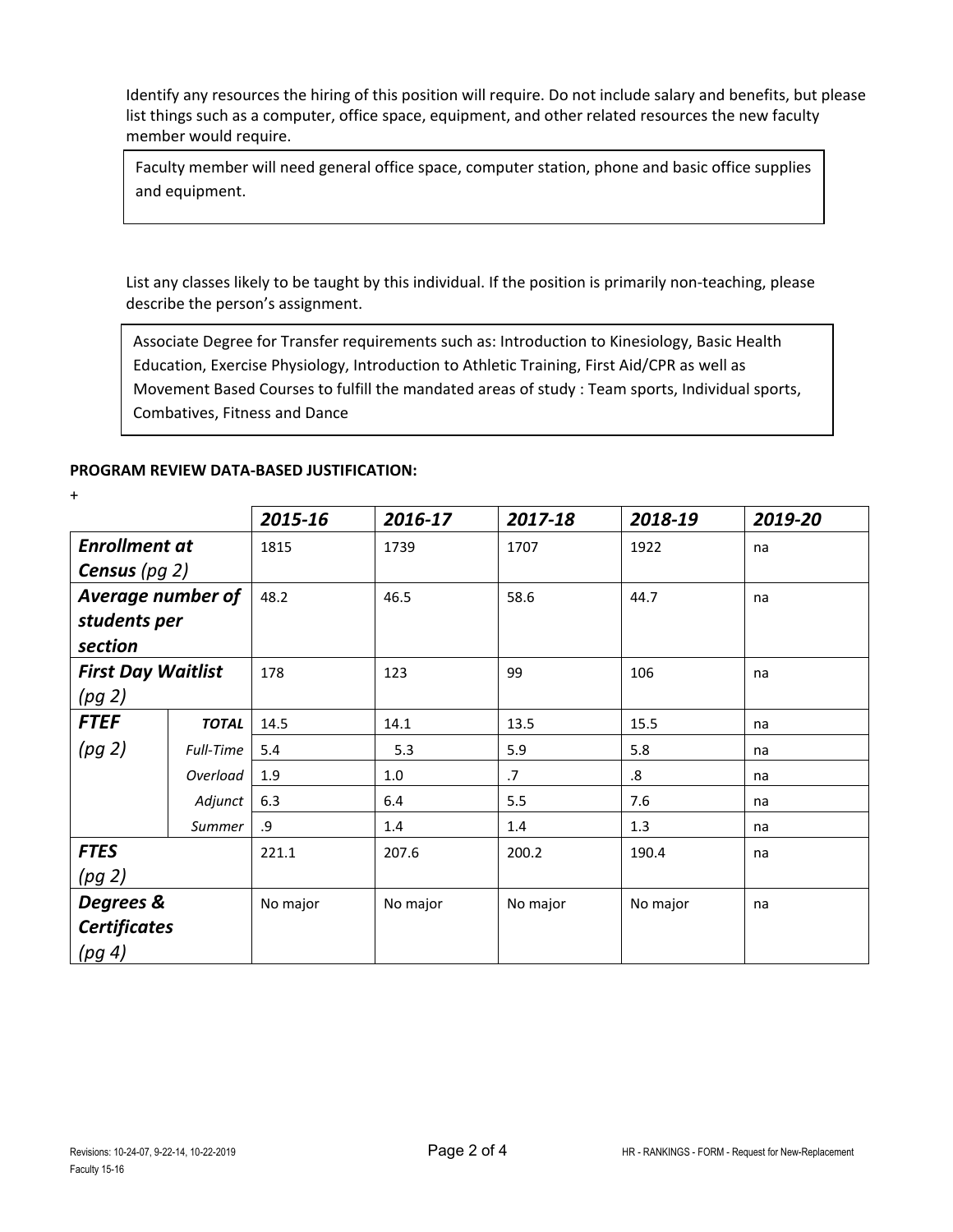Provide here qualitative/anecdotal information that supports hiring this full-time position:

## • **Availability of part-time/overload faculty**

All full-time faculty in the division are in overload. Most adjuncts instructors are coaches for our intercollegiate teams.

#### • **Compliance with state regulations/accreditations:**

- The Kinesiology Division is in good standing, following all state regulation codes and accreditation reports. The AA-T was approved by the California Community College Chancellor's Office Academic Affairs Division on April 10, 2019 and is available this Fall.
- **Maintaining "one-full-time-faculty" program:** N/A
- **Long-term community needs/support:**
- Tulare County is in dire need of Health Education-specifically in obesity, nutrition, diabetes, exercise/fitness, psychosocial awareness, drugs, and teen pregnancy. Porterville College can play an important role within this community by providing the much needed education. Athletic events offer the community family friendly options. It is difficult for adjunct instructors, that are coaches, to find the additional time to have the presence they would like in the community.

#### • **Maintaining certificate/degree/transfer program:**

This will be the first year for the degree. The Kinesiology division would like to add a Personal Trainer certificate in the near future. Kinesiology degrees are offered at 22 of the 23 CSUs and is one of the most popular majors for transfer students in California.

#### • **Courses are part of a core program and/or a graduation requirement:**

Students must have Health Education P112 or 3 credits of PE activity courses to graduate. Health P112 transfers to the CSU and UC systems. There are 23-25 units needed for the Kinesiology major.

#### • **Potential for development in a related and/or emerging discipline:**

Personal training is big business over \$10 billion . According to the *New York Times*, personal training is one of the fastest growing occupational fields. We would also like to branch into Sports Management and Sports Psychology. A replacement instructor would help in getting the classes implemented and taught.

#### • **Potential for multi-discipline expertise:**

Kinesiology is heavy on the science side and can fit in with many pre medicine fields. In addition, many entrepreneurial skills are need for starting careers in health and wellness.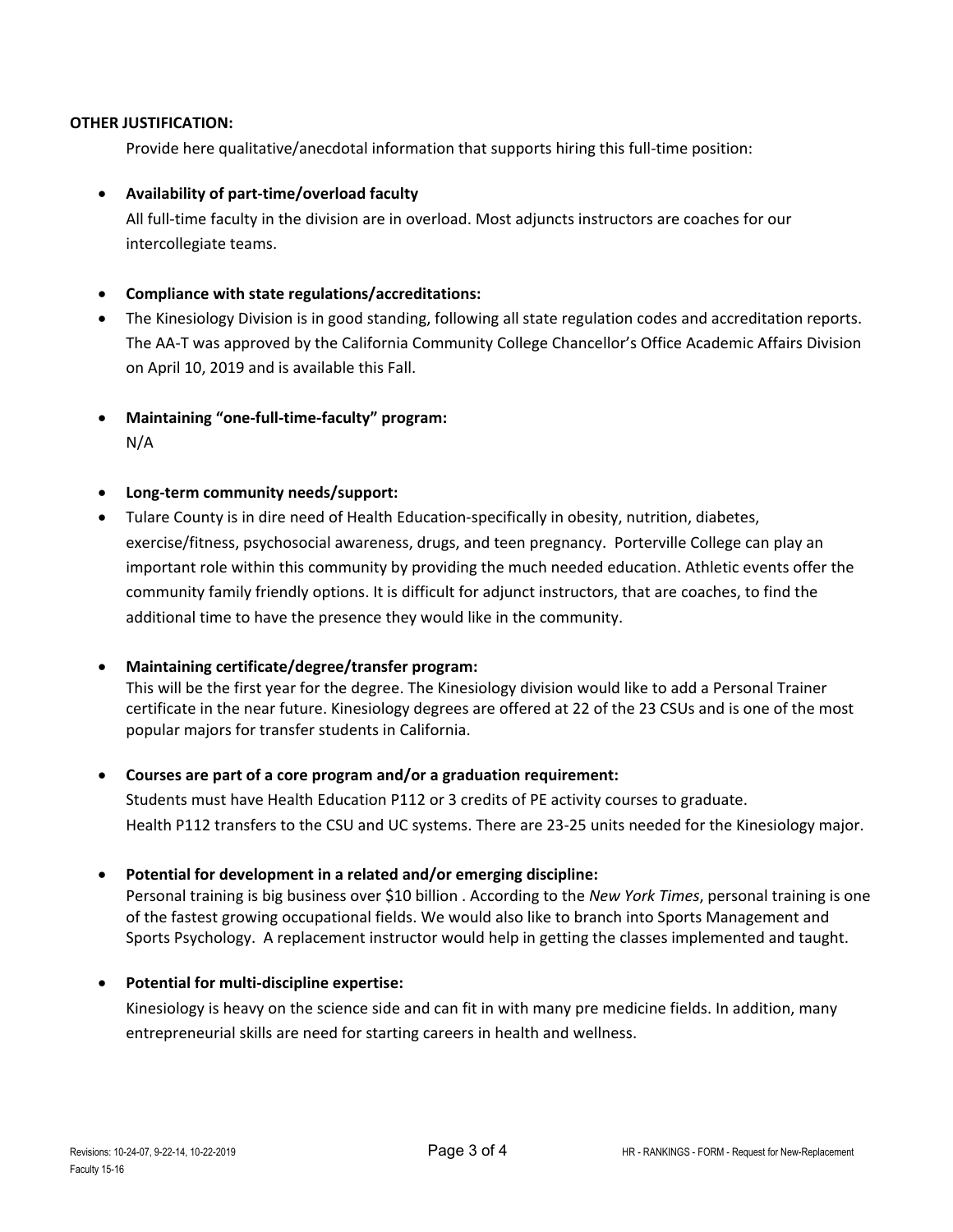|                    |                       |         |         | Academic Year |
|--------------------|-----------------------|---------|---------|---------------|
| Comparison Gro     |                       | 2014-15 | 2015-16 | 2016-17       |
| <b>Grand Total</b> | N                     | 950     | 1,052   | 920           |
|                    | Achieved Success Goal | 231     | 265     | 223           |
|                    | Success Rate          | 24.3%   | 25.2%   | 24.2%         |
| Athlete in First   | N                     | 35      | 48      | 33            |
| Year               | Achieved Success Goal | 17      | 21      | 12            |
|                    | Success Rate          | 48.6%   | 43.8%   | 36.4%         |
| Not an Athlete     | Ν                     | 915     | 1,004   | 887           |
|                    | Achieved Success Goal | 214     | 244     | 211           |
|                    | Success Rate          | 23.4%   | 24.3%   | 23.8%         |

With the new funding formula, completer data is important. Mike Carly provided the following data for athlete and non-athletes. The data show athletes with a higher success rate than non athletes.

Our own internal data shows the teams with adjunct coaches had below 45% completion rate and the one team with a full time faculty coach, softball, had a 65.2% completion rate. The figures point toward having a full time faculty as a coach making a difference in being a completer. Many of the Kinesiology majors are athletes.

Hiring a full time instructor attached to an athletic team has numerous benefits for a college, community, and for the students it serves. To touch on a couple of trends currently occurring across our country, we see hiring someone full time and investing in athletics as twofold. For example, USA Today published an article on how the University of Alabama has gained enrollment from actively promoting an athletic program. "Alabama's enrollment was 25,580. By 2017, that number had increased to 38,563." This is contributed to a healthy and vibrant athletic program. Not only this, Alabama Officials stated this past year more than "40 percent of our 7,559 freshmen scored a 30 or higher on the ACT", placing them in the top five percent in the country. Second, Grand Canyon University has over a 300 percent increase in enrollment over the last 5 years. The highest increase in the nation. They contribute this trend to hiring full time instructor/coach and facility improvement with an emphasis in athletic venues.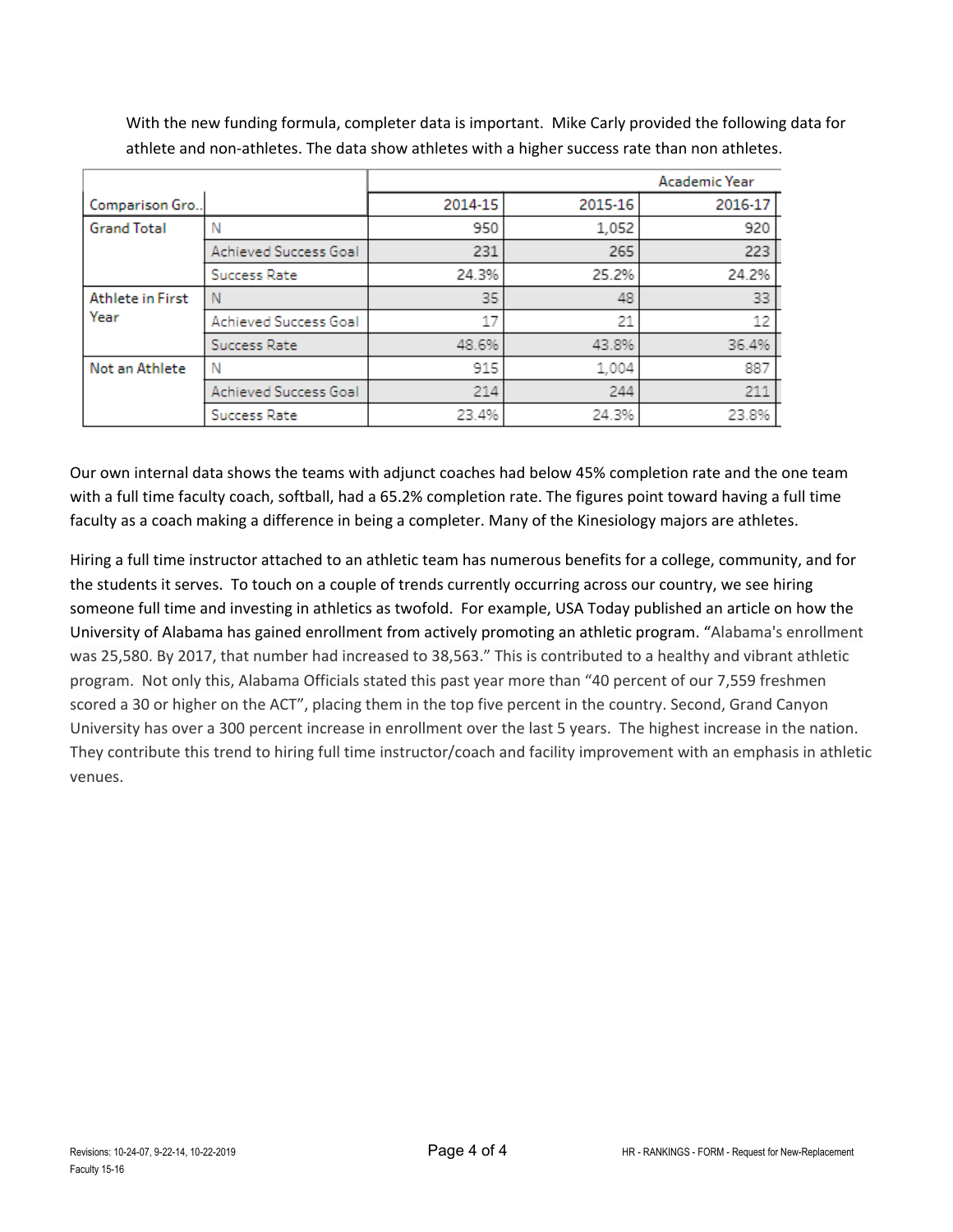

# **Request for New/Replacement Faculty Position 2019-2020**

This form is to be completed by the division chair for each new faculty position being requested. Completed forms are to be turned in by a due date determined by the Academic Senate each fall. Please answer all questions and include as much information as possible to support your request.

The Academic Senate will rank all of the positons requested and forward its ranking to the College Council and college president for review. The college president makes the final decision regarding all faculty hires.

#### **POSITION REQUESTED:**

Is this position new or a replacement?

**XI** New  $\Box$  Replacement: [list person(s) being replaced]

| <b>DIVISION:</b>       | <b>Mathematics</b> |
|------------------------|--------------------|
|                        |                    |
| <b>DIVISION CHAIR:</b> | Dr. Sherie Burgess |

#### **GENERAL INFORMATION REGARDING POSITION REQUEST:**

Which of the following areas of need will be addressed by this position? (check all that apply)

- XI Transfer to 4-year colleges
- **XI** General education
- **X** Basic Skills instruction
- **U** Vocational instruction
- $\Box$  Student Support Services

Is this position addressed in the college's Educational Master Plan and/or the most recent Program Review for the area?

**X** Yes (please cite below)

 $\Box$  No (please explain why below)

The 2018 – 2019 Program Review update requests an additional full-time mathematics faculty to reduce excessive waitlists. It states,

…waitlists for math classes have been consistently high. In 2017-2018, there were 443 students on the first day waitlists, suggesting that we are currently understaffed. With the new engineering program, we will require additional STEM courses to meet the anticipated demand. Along with this, the new education degree at PC will increase demand for Math P115, a requirement for the degree. Our subject productivity for 2017-2018 was 17.4, compared to 14.1 for the college, indicating that FTES is relatively high. We have an FTEF of 23.0, suggesting that we could support at least two more full-time faculty members. Quite simply, math is required for practically all majors, and at our current level of staffing, students are forced to delay their educational plans. Because of this, we are requesting an additional full-time mathematics faculty position.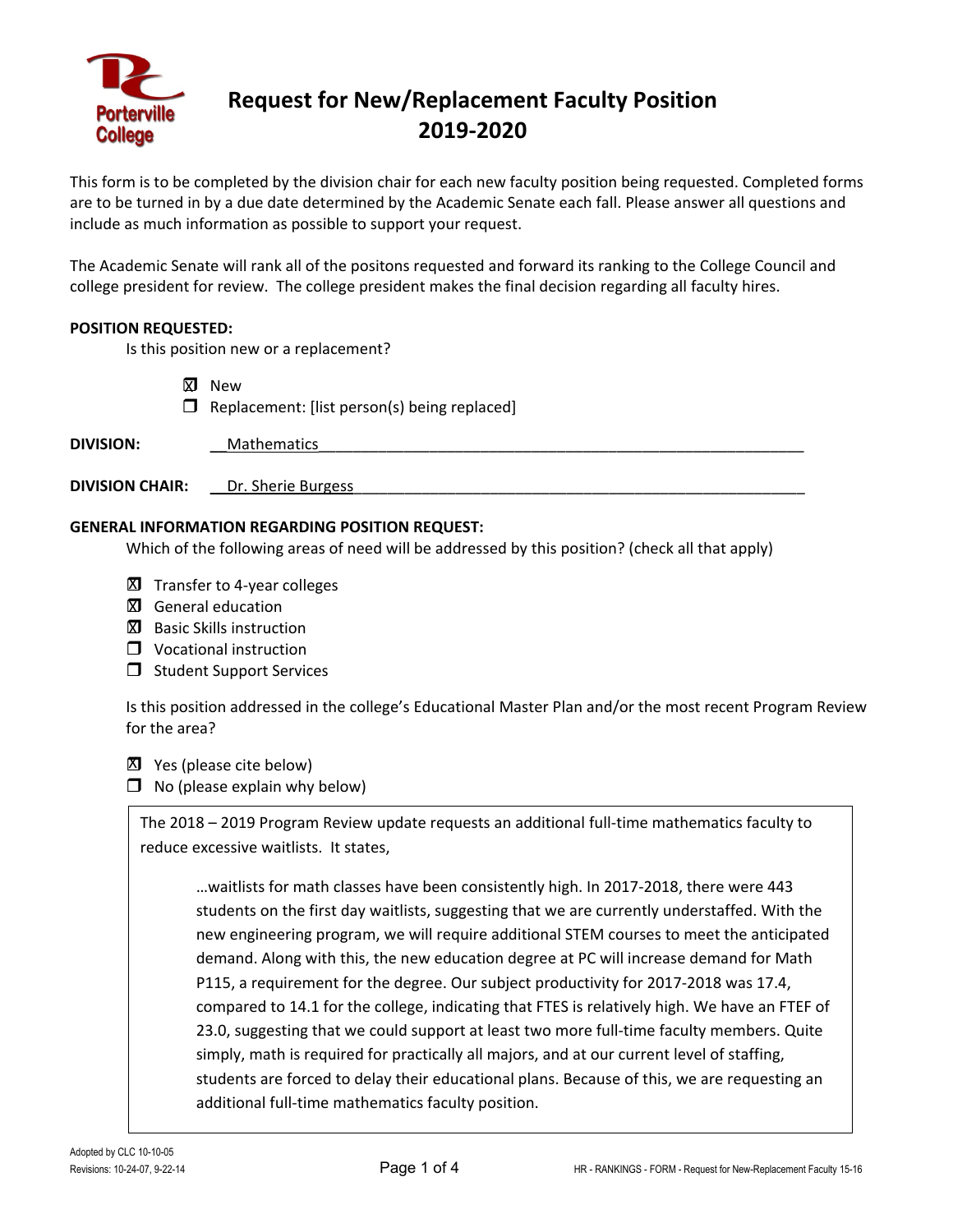The instructor would have the traditional needs of a professor on campus – office space, telephone, and computer.

List any classes likely to be taught by this individual. If the position is primarily non-teaching, please describe the person's assignment.

The instructor will be expected to teach the full range of math courses. The primary emphasis will be teaching the class with the highest waiting lists, Introduction to Probability & Statistics P122, followed by the increase in course offering for Structures & Concepts P115.

### **PROGRAM REVIEW DATA-BASED JUSTIFICATION:**

Provide the following data measures for the past 5 academic years in classes/subjects to be taught by the faculty (as applicable). Program review data can be obtained by subject from the 2015-16 report on the Institutional Research web page below. Attach the 4-page report(s) to this document.

|                           |              | 2014-15 | 2015-16 | 2016-17        | 2017-18        | 2018-19 |
|---------------------------|--------------|---------|---------|----------------|----------------|---------|
| <b>Enrollment at</b>      |              | 2271    | 2374    | 2589           | 2762           | 2472    |
| <b>Census</b> (pg $2$ )   |              |         |         |                |                |         |
| Average number of         |              | 39      | 36      | 35             | 32             | 30      |
| students per              |              |         |         |                |                |         |
| section                   |              |         |         |                |                |         |
| <b>First Day Waitlist</b> |              | 551     | 592     | 502            | 443            | 345     |
| (pg 2)                    |              |         |         |                |                |         |
| <b>FTEF</b>               | <b>TOTAL</b> | 19.2    | 21.1    | 22.1           | 22.4           | 22.6    |
| (pg 2)                    | Full-Time    | 13.1    | 14.6    | 13.6           | 16.1           | 15.7    |
|                           | Overload     | 2.8     | 3.7     | 3.6            | 2.5            | 3.0     |
|                           | Adjunct      | 1.3     | 0.7     | 2.5            | 1.9            | 1.5     |
|                           | Summer       | 2.0     | 2.2     | 2.3            | 1.9            | 2.4     |
| <b>FTES</b>               |              | 390.4   | 398.1   | 408.3          | 399.2          | 357.3   |
| (pg 2)                    |              |         |         |                |                |         |
| Degrees &                 |              | 10      | 5       | $\overline{7}$ | $\overline{2}$ | 4       |
| <b>Certificates</b>       |              |         |         |                |                |         |
| (pg 4)                    |              |         |         |                |                |         |

<https://www.kccd.edu/institutional-research/reports/subject-1>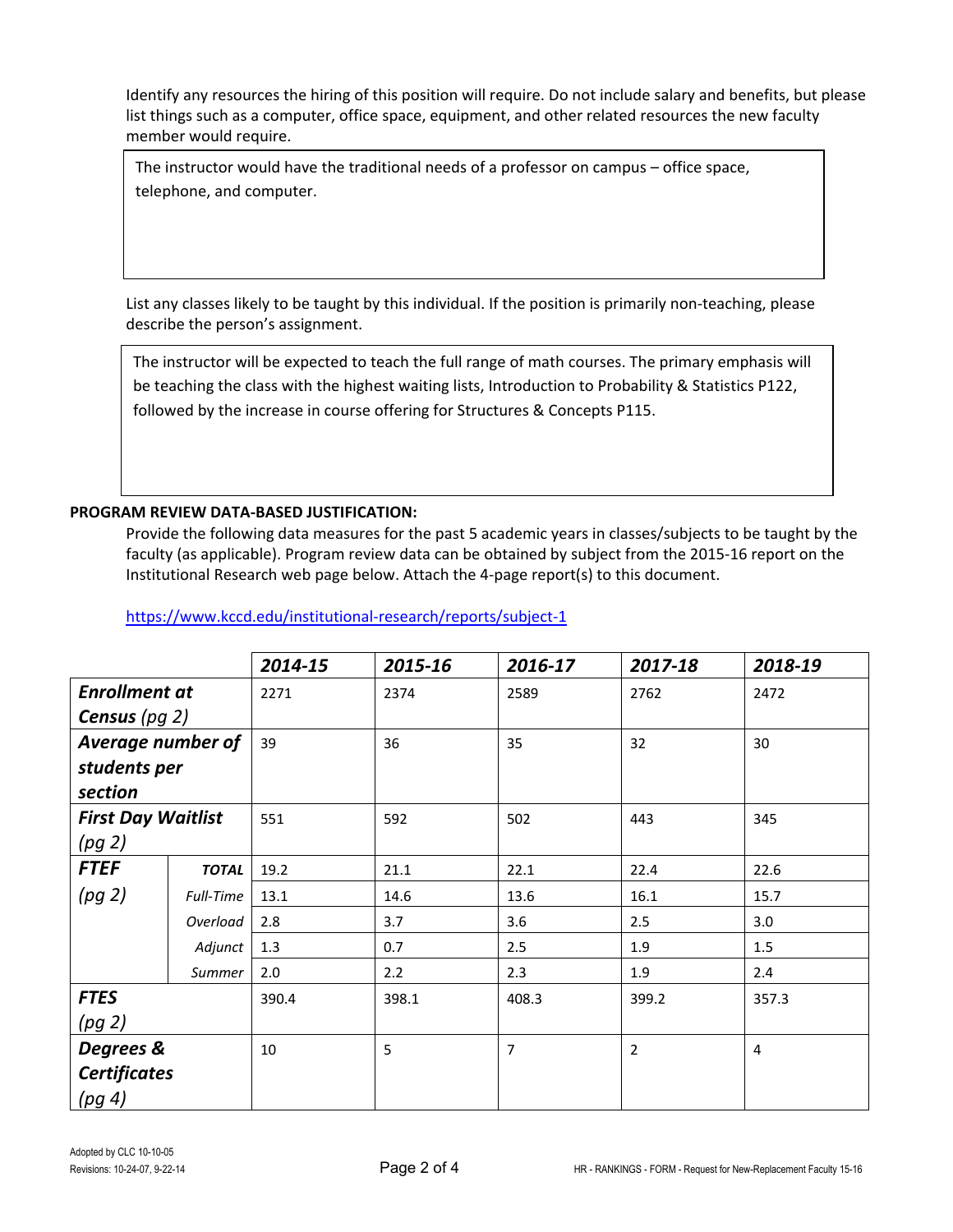Provide here qualitative/anecdotal information that supports hiring this full-time position:

### • **Availability of part-time/overload faculty**

We currently have only one adjunct instructor, who travels from Fresno. Adjunct applications are checked regularly; however, the availability of fully qualified individuals in math who are willing to teach part-time remains low.

# • **Compliance with state regulations/accreditations:** N/A

• **Maintaining "one-full-time-faculty" program:** N/A

#### • **Long-term community needs/support:**

Mathematics classes are required for degrees in high growth areas such as nursing, teaching, and criminal justice. The new AA-T degree in Elementary Teacher Education is rapidly growing, expressing a need to offer more sections of Math P115.

#### • **Maintaining certificate/degree/transfer program:**

The AS-T in Mathematics and the AS degree in Engineering requires three semesters of calculus and one course in differential equations/linear algebra. The enrollment in Math P103 (Calculus 1) has nearly doubled in the past few years, increasing the number of classes from one to two. With the addition of our new Engineering degree, we are expecting growth in all of the Calculus courses – Math 103, 104, 205 and 206.

#### • **Courses are part of a core program and/or a graduation requirement:**

Math P122 (Intro to Probability & Statistics) is the most common transfer class for all non-science or nonmath major students.

Math P101 (Trigonometry), Math P102 (Pre-Calculus), Math P103/Math 104/Math 205/Math 206 (the Calculus and Differential Equations sequence) are requirements to transfer for all mathematics and engineering majors. Most science majors (pre-med, dentistry, physical therapy, pharmacy, biology, chemistry, physics, etc.) require Math P103/Math P104.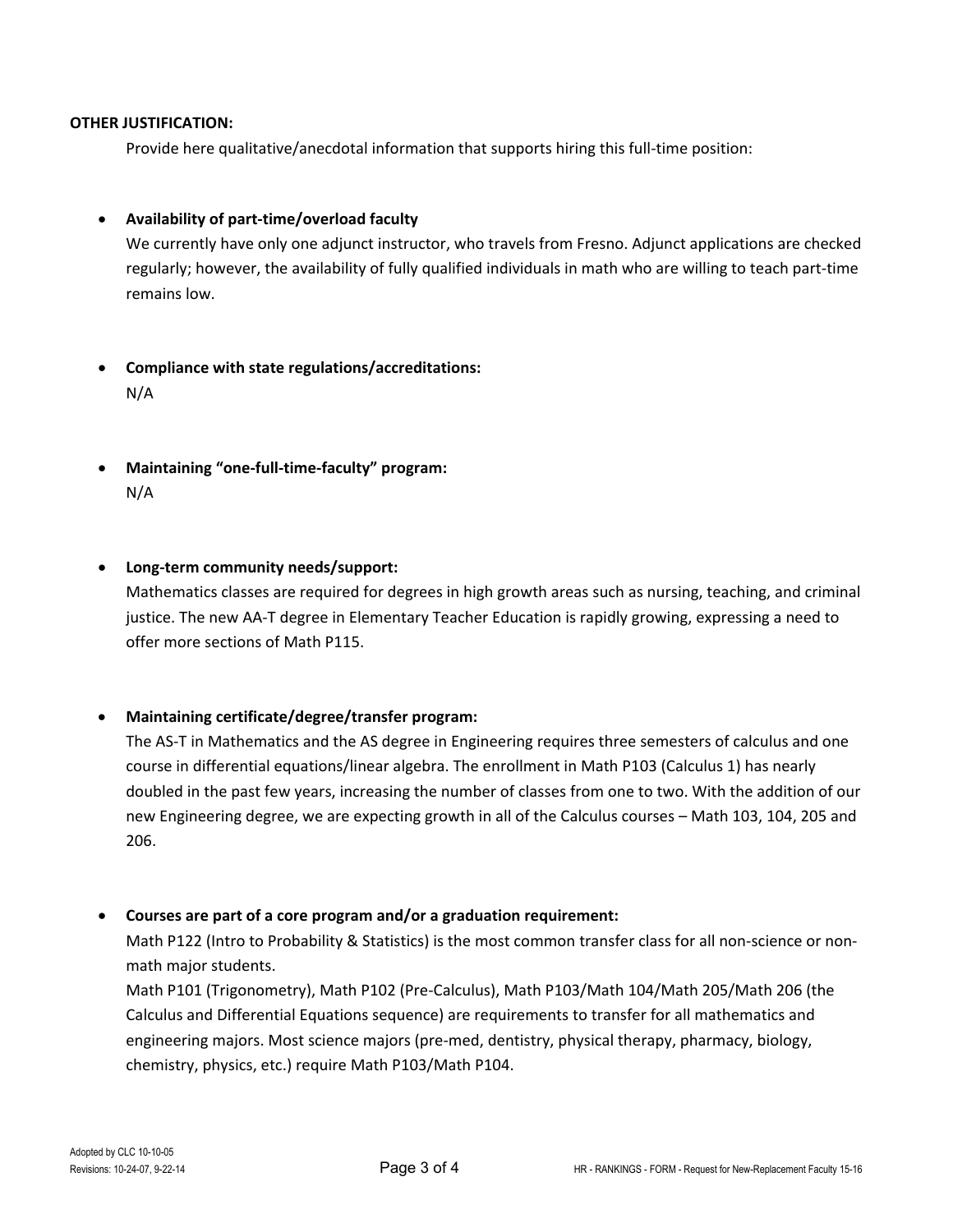# • **Potential for development in a related and/or emerging discipline:**

The engineering program, now being offered for the first time this Fall, is a high unit major. The Mathematics Division would like to streamline the PUSD engineering pathway based at Harmony Magnet Academy in Strathmore in an effort to have students ready for engineering coursework once they arrive as a full-time PC student. Most engineering majors spend 1.5 – 2 years getting all the required calculus courses needed to begin their engineering coursework. Additional mathematics courses will be needed to support this program.

# • **Potential for multi-discipline expertise:**

Mathematics courses are important requirements of PC's general education checklist and the CSU and UC transfer curriculum.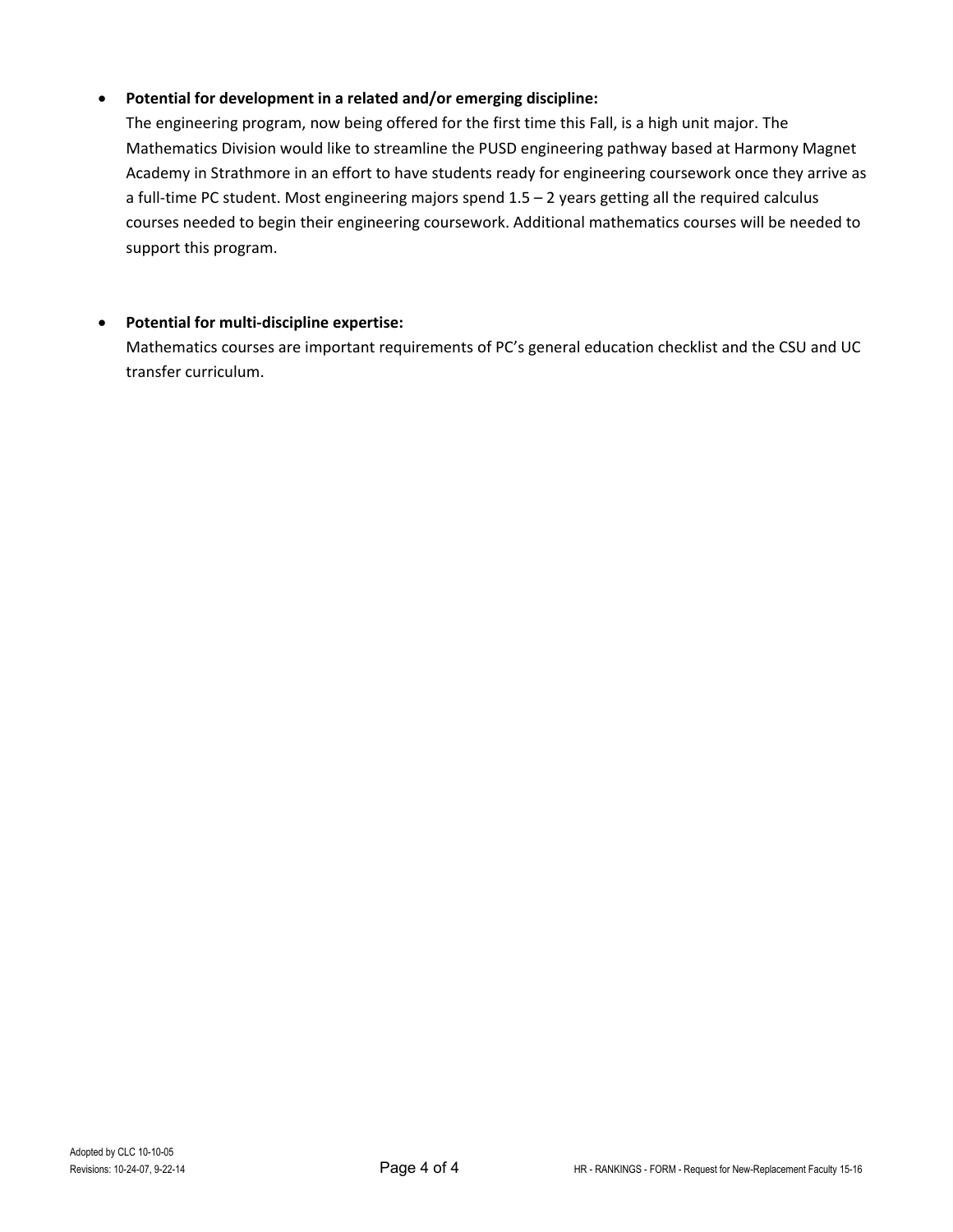

# **Request for New/Replacement Faculty Position 2019-2020**

This form is to be completed by the division chair for each new faculty position being requested. Completed forms are to be turned in by a due date determined by the Academic Senate each fall. Please answer all questions and include as much information as possible to support your request.

The Academic Senate will rank all of the positons requested and forward its ranking to the College Council and college president for review. The college president makes the final decision regarding all faculty hires.

#### **POSITION REQUESTED:**

Is this position new or a replacement?

**D** New

Replacement: **Stewart Hathaway** X

| <b>DIVISION:</b>       | <b>Mathematics</b> |
|------------------------|--------------------|
| <b>DIVISION CHAIR:</b> | Dr. Sherie Burgess |

#### **GENERAL INFORMATION REGARDING POSITION REQUEST:**

Which of the following areas of need will be addressed by this position? (check all that apply)

- XI Transfer to 4-year colleges
- **XI** General education
- **X** Basic Skills instruction
- **U** Vocational instruction
- $\Box$  Student Support Services

Is this position addressed in the college's Educational Master Plan and/or the most recent Program Review for the area?

 $\Box$  Yes (please cite below)

 $\boxtimes$  No (please explain why below)

Stewart Hathaway has decided to retire and will be leaving us this coming May 2020. We did not anticipate this departure at the time our program review was written and approved. It will be added to our program review update form.

Currently, our waitlists are excessive and this replacement will ensure these waitlists do not become even longer. There is a high demand for math courses and so few local adjuncts with minimum qualifications, which prevents students from completing their degree in two years.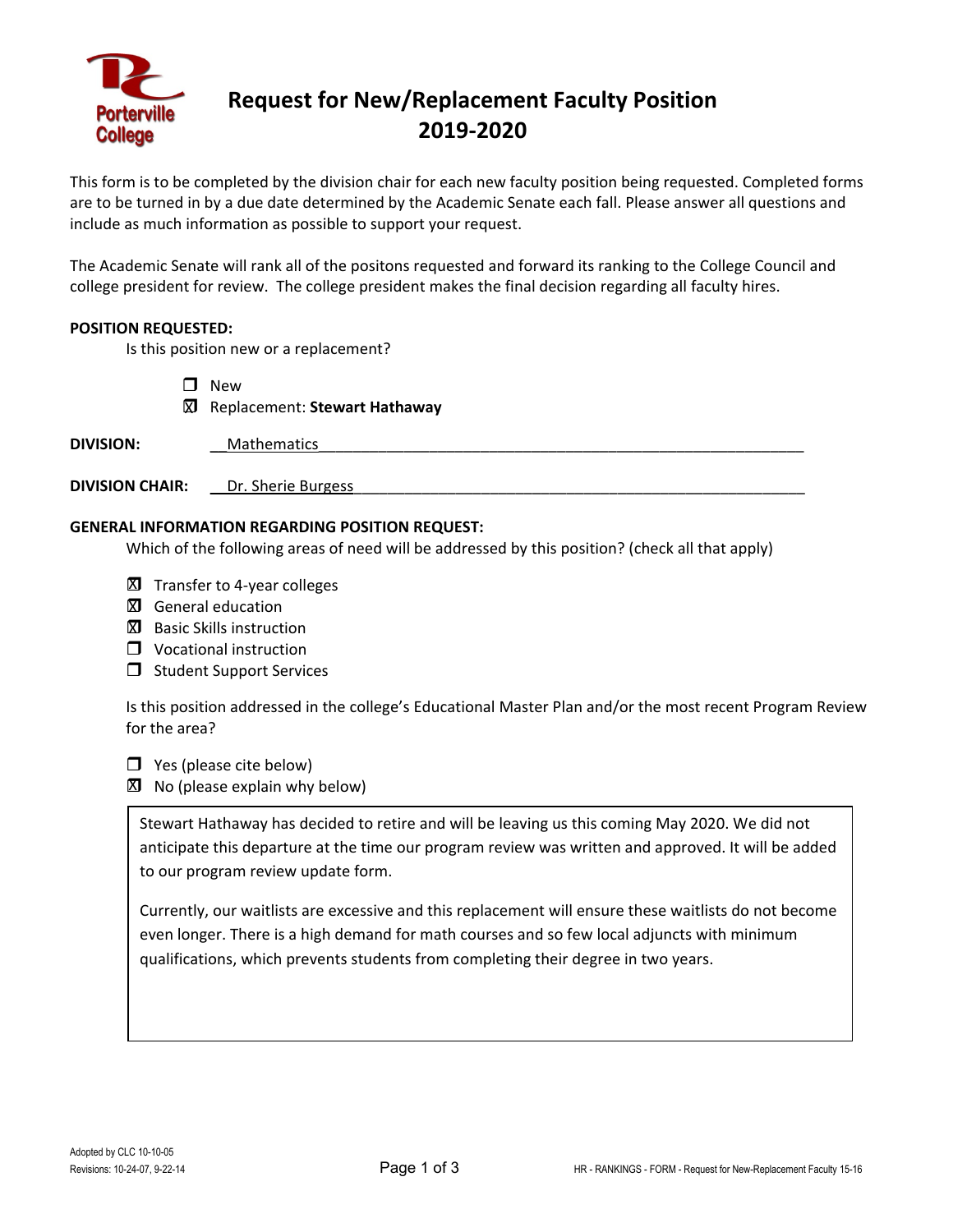The replacement instructor would have the traditional needs of a professor on campus – office space, telephone, and computer.

List any classes likely to be taught by this individual. If the position is primarily non-teaching, please describe the person's assignment.

The replacement will be expected to teach the full range of math courses. The primary emphasis will be teaching the class with the highest waiting lists, Introduction to Probability & Statistics P122, followed by the increase in course offering for Structures & Concepts P115.

# **PROGRAM REVIEW DATA-BASED JUSTIFICATION:**

Provide the following data measures for the past 5 academic years in classes/subjects to be taught by the faculty (as applicable). Program review data can be obtained by subject from the 2015-16 report on the Institutional Research web page below. Attach the 4-page report(s) to this document.

|                           |              | 2014-15 | 2015-16 | 2016-17        | 2017-18        | 2018-19 |
|---------------------------|--------------|---------|---------|----------------|----------------|---------|
| <b>Enrollment at</b>      |              | 2271    | 2374    | 2589           | 2762           | 2472    |
| <b>Census</b> (pg $2$ )   |              |         |         |                |                |         |
| Average number of         |              | 39      | 36      | 35             | 32             | 30      |
| students per              |              |         |         |                |                |         |
| section                   |              |         |         |                |                |         |
| <b>First Day Waitlist</b> |              | 551     | 592     | 502            | 443            | 345     |
| (pg 2)                    |              |         |         |                |                |         |
| <b>FTEF</b>               | <b>TOTAL</b> | 19.2    | 21.1    | 22.1           | 22.4           | 22.6    |
| (pg 2)                    | Full-Time    | 13.1    | 14.6    | 13.6           | 16.1           | 15.7    |
|                           | Overload     | 2.8     | 3.7     | 3.6            | 2.5            | 3.0     |
|                           | Adjunct      | 1.3     | 0.7     | 2.5            | 1.9            | 1.5     |
|                           | Summer       | 2.0     | 2.2     | 2.3            | 1.9            | 2.4     |
| <b>FTES</b>               |              | 390.4   | 398.1   | 408.3          | 399.2          | 357.3   |
| (pg 2)                    |              |         |         |                |                |         |
| Degrees &                 |              | 10      | 5       | $\overline{7}$ | $\overline{2}$ | 4       |
| <b>Certificates</b>       |              |         |         |                |                |         |
| (pg 4)                    |              |         |         |                |                |         |

<https://www.kccd.edu/institutional-research/reports/subject-1>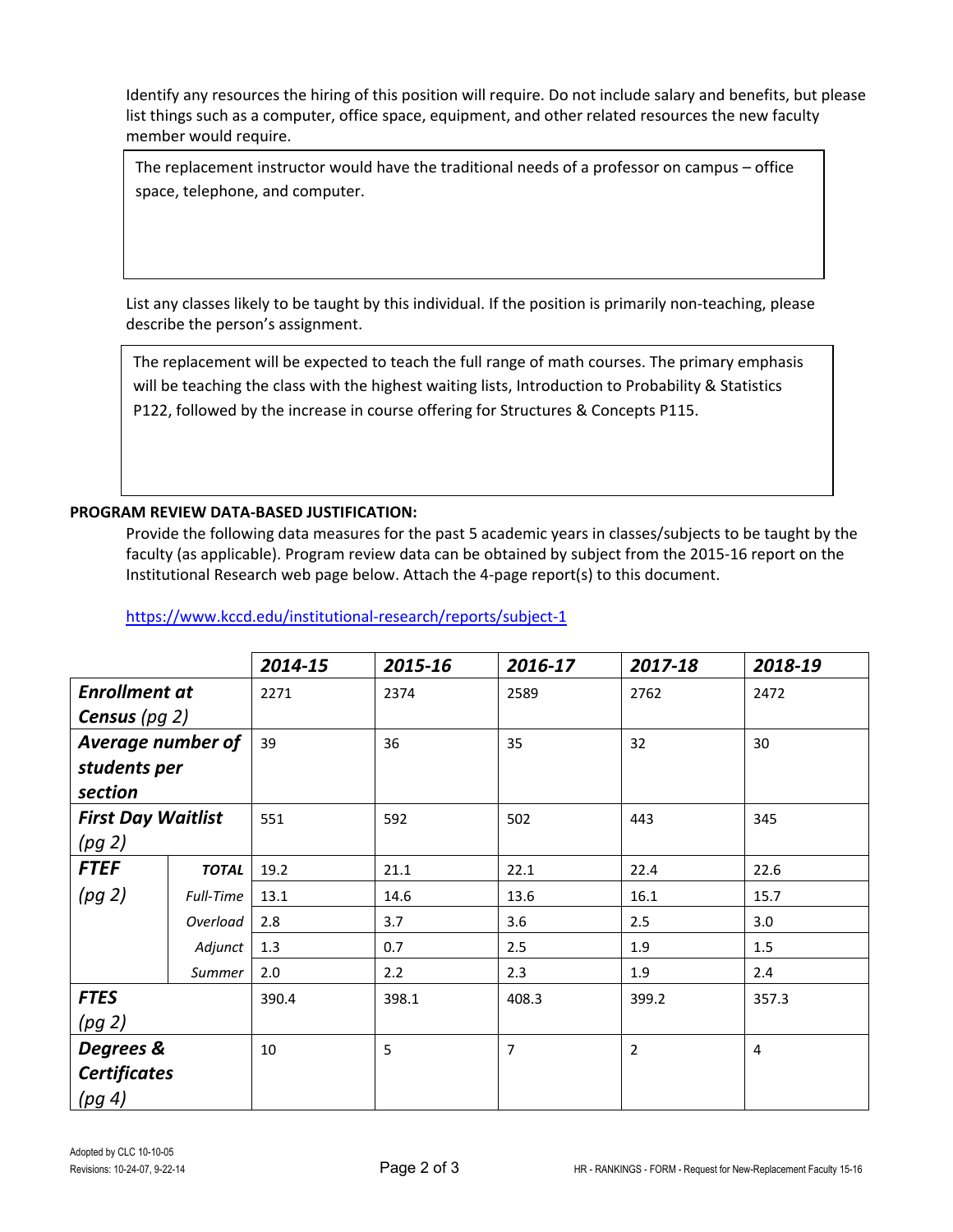Provide here qualitative/anecdotal information that supports hiring this full-time position:

### • **Availability of part-time/overload faculty**

We currently have only one adjunct instructor, who travels from Fresno. Adjunct applications are checked regularly; however, the availability of fully qualified individuals in math who are willing to teach part-time remains low.

- **Compliance with state regulations/accreditations:** N/A
- **Maintaining "one-full-time-faculty" program:** N/A

### • **Long-term community needs/support:**

Mathematics classes are required for degrees in high growth areas such as nursing, teaching, and criminal justice. The new AA-T degree in Elementary Teacher Education is rapidly growing, expressing a need to offer more sections of Math P115.

#### • **Maintaining certificate/degree/transfer program:**

The AS-T in Mathematics and the AS degree in Engineering requires three semesters of calculus and one course in differential equations/linear algebra. The enrollment in Math P103 (Calculus 1) has nearly doubled in the past few years, increasing the number of classes from one to two. With the addition of our new Engineering degree, we are expecting growth in all of the Calculus courses – Math 103, 104, 205 and 206.

#### • **Courses are part of a core program and/or a graduation requirement:**

Math P122 (Intro to Probability & Statistics) is the most common transfer class for all non-science or nonmath major students.

Math P101 (Trigonometry), Math P102 (Pre-Calculus), Math P103/Math 104/Math 205/Math 206 (the Calculus and Differential Equations sequence) are requirements to transfer for all mathematics and engineering majors. Most science majors (pre-med, dentistry, physical therapy, pharmacy, biology, chemistry, physics, etc.) require math P103/Math P104.

• **Potential for development in a related and/or emerging discipline:** (Identify source for growth potential).

# • **Potential for multi-discipline expertise:**

Mathematics courses are important requirements of PC's general education checklist and the CSU and UC transfer curriculum.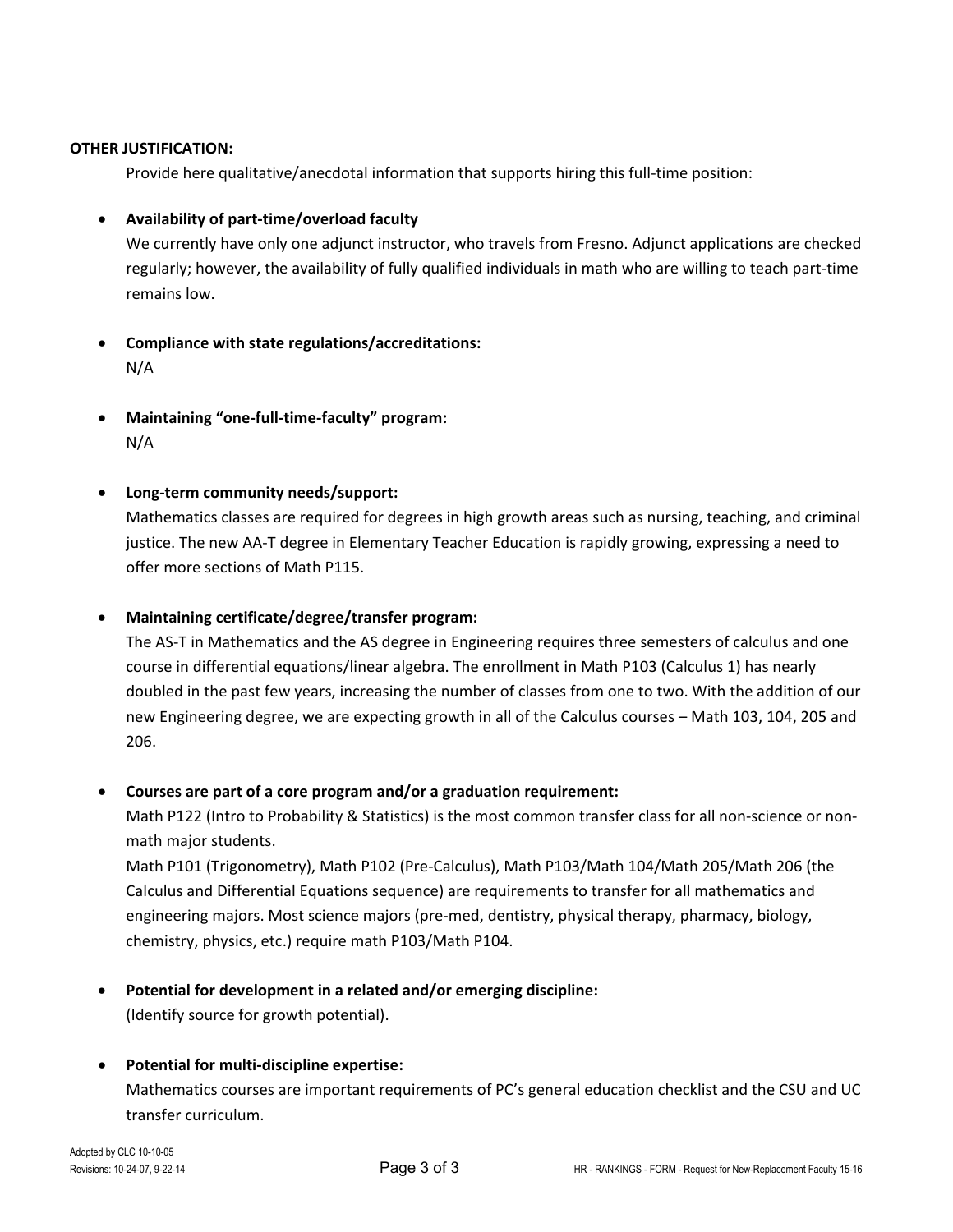|                                     | 2019-20 Annual Program Review: Course Enrollments |                                  |               |                                                 |             |                |               |                              |
|-------------------------------------|---------------------------------------------------|----------------------------------|---------------|-------------------------------------------------|-------------|----------------|---------------|------------------------------|
| College Name<br>Porterville College |                                                   |                                  | Campus<br>All | Assigned Dean/Direct Division/Department<br>All | Mathematics | Subject<br>All | Course<br>All | Method of Instruction<br>AII |
| Course Data                         |                                                   |                                  |               |                                                 |             |                |               |                              |
|                                     |                                                   |                                  |               | 2014-15                                         | 2015-16     | 2018-19        | 2016-17       | 2017-18                      |
| Course Count                        |                                                   |                                  |               | 11                                              | 11          | 12             | 11            | 9                            |
| <b>Section Count</b>                |                                                   |                                  |               | 58                                              | 66          | 82             | 75            | 85                           |
| <b>First Day Enrollment</b>         |                                                   |                                  |               | 2,214                                           | 2,366       | 2,570          | 2,448         | 2,790                        |
| Census Enrollment                   |                                                   |                                  |               | 2,271                                           | 2,374       | 2,472          | 2,589         | 2,762                        |
|                                     |                                                   | <b>Mean Students per Section</b> |               | 39                                              | 36          | 30             | 35            | 32                           |
| <b>First Day Waitlist</b>           |                                                   |                                  |               | 551                                             | 592         | 345            | 502           | 443                          |
|                                     | 10                                                | $11$ $\bullet$                   |               |                                                 |             |                |               | $\bullet$ 12                 |
| Course ID<br>Count                  |                                                   |                                  |               | 11                                              | 11          |                | 9             |                              |
|                                     | 5                                                 |                                  |               |                                                 |             |                |               |                              |
|                                     | $\circ$                                           |                                  |               |                                                 |             |                |               |                              |
|                                     | 80<br>60                                          | $58 -$                           |               |                                                 | 75          |                | 85            | $^{\circ}82$                 |
| Section ID<br>Count                 | 40                                                |                                  |               | 66                                              |             |                |               |                              |
|                                     | 20                                                |                                  |               |                                                 |             |                |               |                              |
|                                     |                                                   |                                  |               |                                                 |             |                |               |                              |
| First Day<br>Enrollment             | 2K                                                | 2,214.0                          |               | 2,366.0                                         | 2,448.0     |                | 2,790.0       | 2,570.0                      |
|                                     | $1\mathrm{K}$                                     |                                  |               |                                                 |             |                |               |                              |
|                                     | OK                                                |                                  |               |                                                 |             |                |               |                              |
| Census Day<br>Enrollment            |                                                   |                                  |               |                                                 | 2,589.0     |                | 2,762.0       |                              |
|                                     |                                                   | $2K - 2,271.0$                   |               | 2,374.0                                         |             |                |               | 2,472.0                      |
|                                     | 1K                                                |                                  |               |                                                 |             |                |               |                              |
|                                     | 0K                                                |                                  |               |                                                 |             |                |               |                              |
|                                     | 30                                                | 39 <sup>o</sup>                  |               | 36                                              | 35          |                |               | •30                          |
| section                             | 20                                                |                                  |               |                                                 |             |                | 32            |                              |
| Students per                        | 10                                                |                                  |               |                                                 |             |                |               |                              |
|                                     | 600                                               | $551.0 -$                        |               |                                                 |             |                | 443.0         |                              |
|                                     | 400                                               |                                  |               | 592.0                                           | 502.0       |                |               |                              |
| First Day<br>Waitlist               | 200                                               |                                  |               |                                                 |             |                |               | $-345.0$                     |
|                                     | $\circlearrowright$                               |                                  |               |                                                 |             |                |               |                              |